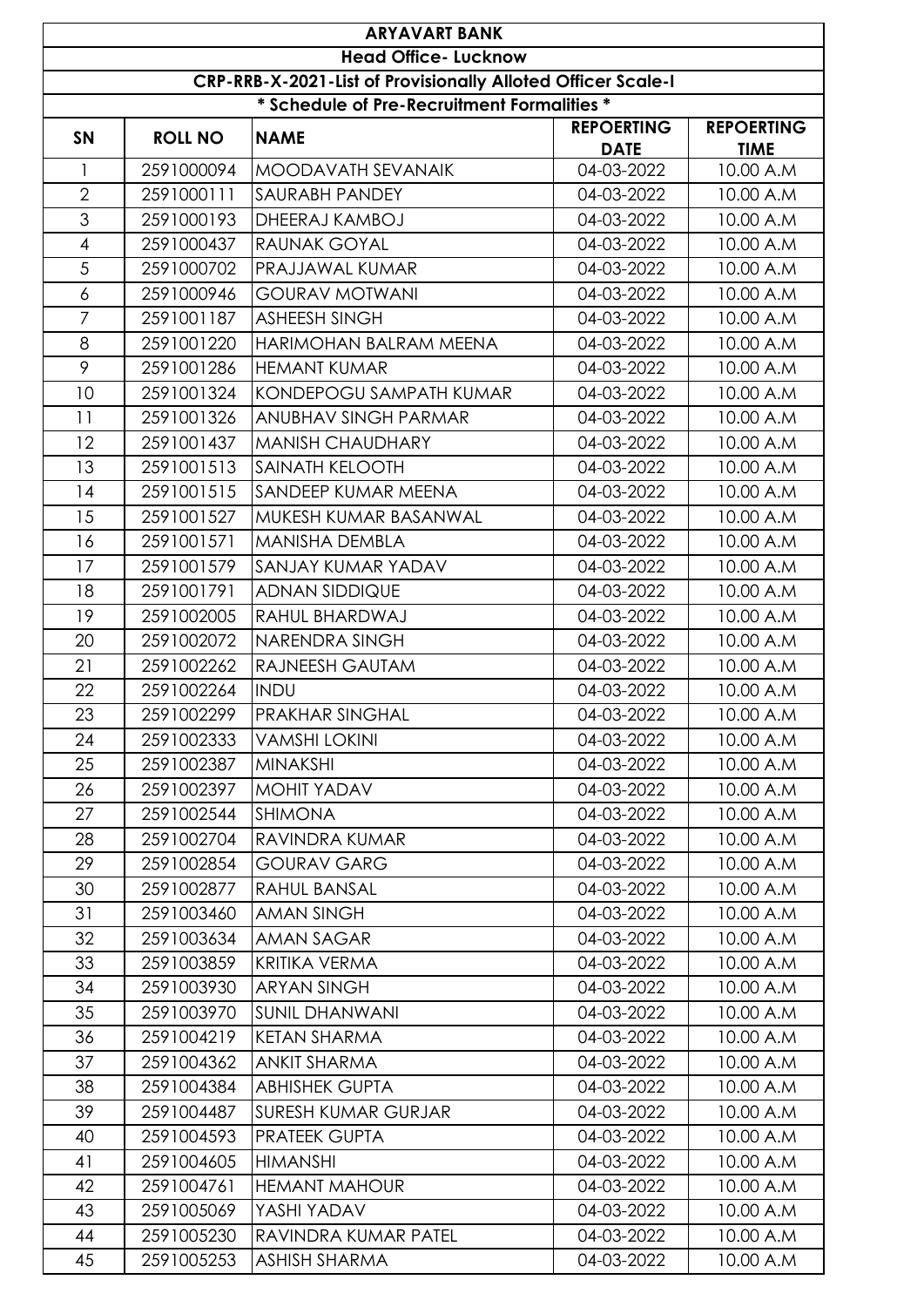|           | <b>ARYAVART BANK</b>                                         |                                             |                                  |                                  |  |  |  |
|-----------|--------------------------------------------------------------|---------------------------------------------|----------------------------------|----------------------------------|--|--|--|
|           | <b>Head Office- Lucknow</b>                                  |                                             |                                  |                                  |  |  |  |
|           | CRP-RRB-X-2021-List of Provisionally Alloted Officer Scale-I |                                             |                                  |                                  |  |  |  |
|           |                                                              | * Schedule of Pre-Recruitment Formalities * |                                  |                                  |  |  |  |
| <b>SN</b> | <b>ROLL NO</b>                                               | <b>NAME</b>                                 | <b>REPOERTING</b><br><b>DATE</b> | <b>REPOERTING</b><br><b>TIME</b> |  |  |  |
| 46        | 2591005444                                                   | PANKAJ YADAV                                | 04-03-2022                       | 10.00 A.M                        |  |  |  |
| 47        | 2591005478                                                   | RAJAT SANDAL                                | 04-03-2022                       | 10.00 A.M                        |  |  |  |
| 48        | 2591005502                                                   | <b>KRISHNA KANT</b>                         | 04-03-2022                       | 10.00 A.M                        |  |  |  |
| 49        | 2591005520                                                   | <b>NITESH CHHINWAL</b>                      | 04-03-2022                       | 10.00 A.M                        |  |  |  |
| 50        | 2591005627                                                   | <b>NAROTTAM SAINI</b>                       | 04-03-2022                       | 10.00 A.M                        |  |  |  |
| 51        | 2591005745                                                   | <b>SAKSHI MITTAL</b>                        | 04-03-2022                       | 10.00 A.M                        |  |  |  |
| 52        | 2591005825                                                   | <b>KUNAL SHARMA</b>                         | 04-03-2022                       | 10.00 A.M                        |  |  |  |
| 53        | 2591005945                                                   | <b>PRASHANT RAGHAV</b>                      | 04-03-2022                       | 10.00 A.M                        |  |  |  |
| 54        | 2591005994                                                   | RAGHWENDRA MEENA                            | 04-03-2022                       | 10.00 A.M                        |  |  |  |
| 55        | 2591006041                                                   | <b>GULLA RAM MEENA</b>                      | 04-03-2022                       | 10.00 A.M                        |  |  |  |
| 56        | 2591006056                                                   | <b>RESHMA MEENA</b>                         | 04-03-2022                       | 10.00 A.M                        |  |  |  |
| 57        | 2591006267                                                   | <b>DHANPAT THALORE</b>                      | 04-03-2022                       | 10.00 A.M                        |  |  |  |
| 58        | 2591006372                                                   | <b>SURESH VERMA</b>                         | 04-03-2022                       | 10.00 A.M                        |  |  |  |
| 59        | 2591006480                                                   | <b>PAWAN KUMAR</b>                          | 04-03-2022                       | 10.00 A.M                        |  |  |  |
| 60        | 2591006592                                                   | <b>GELOTH RAKESH KUMAR SAINI</b>            | 04-03-2022                       | 10.00 A.M                        |  |  |  |
| 61        | 2591006684                                                   | <b>ASTHA SHAKYA</b>                         | 04-03-2022                       | 10.00 A.M                        |  |  |  |
| 62        | 2591006721                                                   | LAXMI                                       | 04-03-2022                       | 10.00 A.M                        |  |  |  |
| 63        | 2591006724                                                   | <b>NARESH KUMAR</b>                         | 04-03-2022                       | 10.00 A.M                        |  |  |  |
| 64        | 2591006742                                                   | <b>ANURAG SINGH</b>                         | 04-03-2022                       | 10.00 A.M                        |  |  |  |
| 65        | 2591006860                                                   | <b>LOVELY SINGHAL</b>                       | 04-03-2022                       | 10.00 A.M                        |  |  |  |
| 66        | 2591006923                                                   | <b>ROSHAN LAL JANGIR</b>                    | 04-03-2022                       | 10.00 A.M                        |  |  |  |
| 67        | 2591006926                                                   | <b>BHAVANI SINGH</b>                        | 04-03-2022                       | 10.00 A.M                        |  |  |  |
| 68        | 2591006957                                                   | <b>TEMBURU MURALI</b>                       | 04-03-2022                       | 10.00 A.M                        |  |  |  |
| 69        | 2591006984                                                   | <b>GAURAV BHAWARIYA</b>                     | 04-03-2022                       | 10.00 A.M                        |  |  |  |
| 70        | 2591007299                                                   | <b>KUMAR TANDON</b>                         | 04-03-2022                       | 10.00 A.M                        |  |  |  |
| 71        | 2591007328                                                   | <b>PRAKHAR MITTAL</b>                       | 04-03-2022                       | 10.00 A.M                        |  |  |  |
| 72        | 2591007574                                                   | KANA RAM MEENA                              | 04-03-2022                       | 10.00 A.M                        |  |  |  |
| 73        | 2591007583                                                   | <b>MANMOHAN SINGH</b>                       | 04-03-2022                       | 10.00 A.M                        |  |  |  |
| 74        | 2591007603                                                   | <b>JASWANT MEENA</b>                        | 04-03-2022                       | 10.00 A.M                        |  |  |  |
| 75        | 2591007690                                                   | <b>GAGANDEEP SINGH</b>                      | 04-03-2022                       | 10.00 A.M                        |  |  |  |
| 76        | 2591007795                                                   | <b>ASHISH GEHLOT</b>                        | 04-03-2022                       | 10.00 A.M                        |  |  |  |
| 77        | 2591007848                                                   | RAMAVATH RAMA NAIK                          | 04-03-2022                       | 10.00 A.M                        |  |  |  |
| 78        | 2591008101                                                   | <b>VANSHIKA VERMA</b>                       | 04-03-2022                       | 10.00 A.M                        |  |  |  |
| 79        | 2591008210                                                   | <b>ANJALI GUJAR</b>                         | 04-03-2022                       | 10.00 A.M                        |  |  |  |
| 80        | 2591008252                                                   | <b>BIPIN YADAV</b>                          | 04-03-2022                       | 10.00 A.M                        |  |  |  |
| 81        | 2591008500                                                   | <b>ABHILASH TIWARI</b>                      | 04-03-2022                       | 10.00 A.M                        |  |  |  |
| 82        | 2591009301                                                   | <b>HARSH KUMAR</b>                          | 04-03-2022                       | 10.00 A.M                        |  |  |  |
| 83        | 2591009756                                                   | <b>AMISHA GANGWAR</b>                       | 04-03-2022                       | 10.00 A.M                        |  |  |  |
| 84        | 2591010042                                                   | RAKCHANDA KUMARI SHAW                       | 04-03-2022                       | 10.00 A.M                        |  |  |  |
| 85        | 2591010380                                                   | <b>ANSHUL SINGHAL</b>                       | 04-03-2022                       | 10.00 A.M                        |  |  |  |
| 86        | 2591010464                                                   | VAISHALI                                    | 04-03-2022                       | 10.00 A.M                        |  |  |  |
| 87        | 2591010485                                                   | <b>ASHISH RAJPUT</b>                        | 04-03-2022                       | 10.00 A.M                        |  |  |  |
| 88        | 2591010581                                                   | <b>SIDDHARTHA</b>                           | 04-03-2022                       | 10.00 A.M                        |  |  |  |
| 89        | 2591010660                                                   | <b>RAVI KUMAR</b>                           | 04-03-2022                       | 10.00 A.M                        |  |  |  |
| 90        | 2591011239                                                   | <b>SHIVI SINGH</b>                          | 04-03-2022                       | 10.00 A.M                        |  |  |  |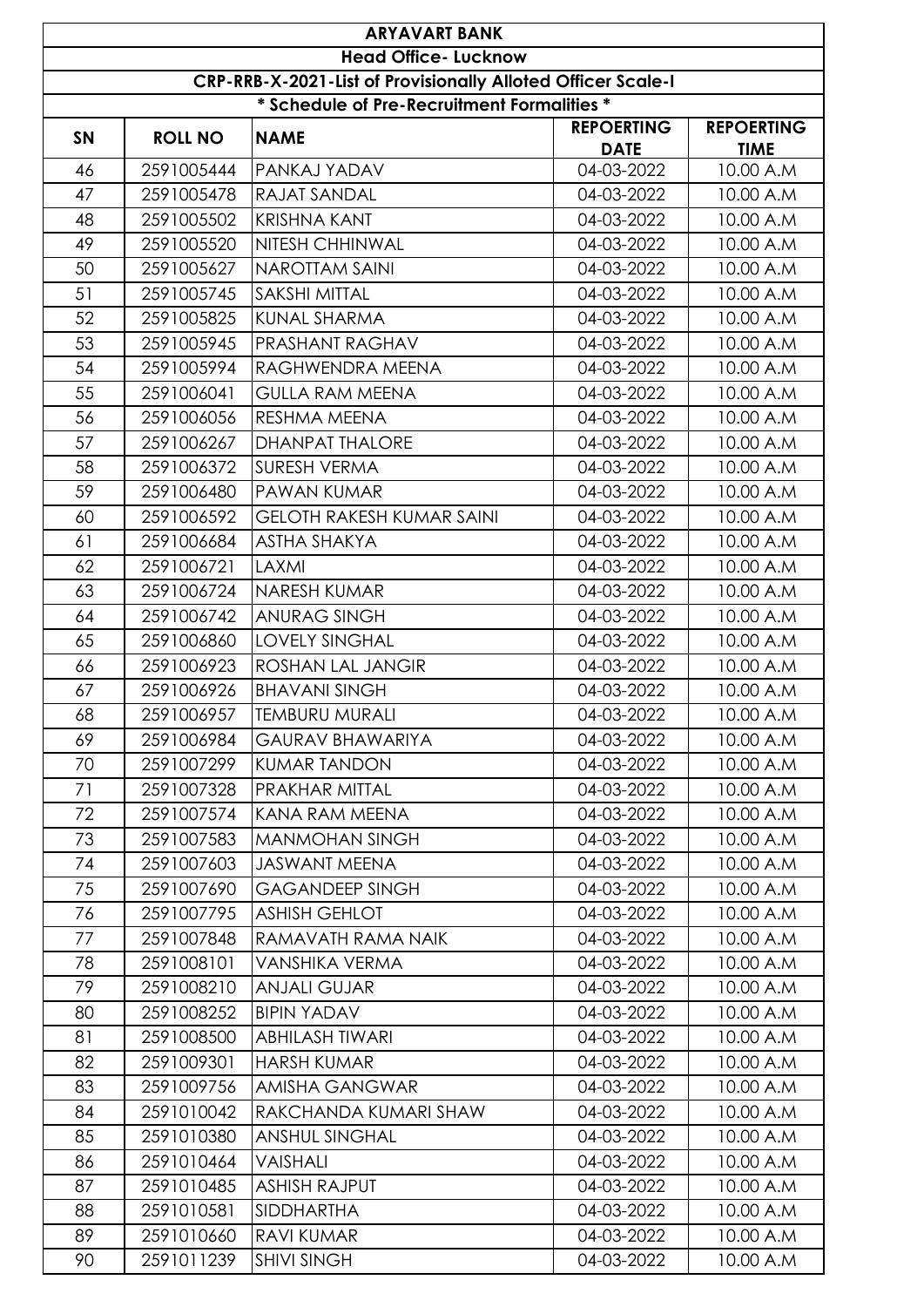|           | <b>ARYAVART BANK</b>                                         |                                             |                                  |                                  |  |  |
|-----------|--------------------------------------------------------------|---------------------------------------------|----------------------------------|----------------------------------|--|--|
|           | <b>Head Office- Lucknow</b>                                  |                                             |                                  |                                  |  |  |
|           | CRP-RRB-X-2021-List of Provisionally Alloted Officer Scale-I |                                             |                                  |                                  |  |  |
|           |                                                              | * Schedule of Pre-Recruitment Formalities * |                                  |                                  |  |  |
| <b>SN</b> | <b>ROLL NO</b>                                               | <b>NAME</b>                                 | <b>REPOERTING</b><br><b>DATE</b> | <b>REPOERTING</b><br><b>TIME</b> |  |  |
| 91        | 2591011340                                                   | <b>ARTI MAURYA</b>                          | 04-03-2022                       | 10.00 A.M                        |  |  |
| 92        | 2591011610                                                   | ANUJ YADAV                                  | 04-03-2022                       | 10.00 A.M                        |  |  |
| 93        | 2591011687                                                   | <b>TANMAY SAXENA</b>                        | 04-03-2022                       | 10.00 A.M                        |  |  |
| 94        | 2591011736                                                   | <b>BHAWANDEEP SINGH</b>                     | 04-03-2022                       | 10.00 A.M                        |  |  |
| 95        | 2591011899                                                   | <b>ADITYA DUBEY</b>                         | 04-03-2022                       | 10.00 A.M                        |  |  |
| 96        | 2601000114                                                   | <b>DARSHAN KAUSHIK</b>                      | 04-03-2022                       | 10.00 A.M                        |  |  |
| 97        | 2601000133                                                   | <b>SPARSH SAINI</b>                         | 04-03-2022                       | 10.00 A.M                        |  |  |
| 98        | 2601000165                                                   | <b>RAGHAV GUPTA</b>                         | 04-03-2022                       | 10.00 A.M                        |  |  |
| 99        | 2601000640                                                   | CHIRAG BHARDWAJ                             | 04-03-2022                       | 10.00 A.M                        |  |  |
| 100       | 2601000894                                                   | <b>VAIBHAV MISHRA</b>                       | 04-03-2022                       | 10.00 A.M                        |  |  |
| 101       | 2601001034                                                   | <b>SUKESH KUMAR PAL</b>                     | 04-03-2022                       | 10.00 A.M                        |  |  |
| 102       | 2601001054                                                   | <b>UTKARSH RAGHAV</b>                       | 04-03-2022                       | 10.00 A.M                        |  |  |
| 103       | 2601001223                                                   | VAISHALI                                    | 04-03-2022                       | 10.00 A.M                        |  |  |
| 104       | 2601001264                                                   | YUVRAJ SINGH                                | 04-03-2022                       | 10.00 A.M                        |  |  |
| 105       | 2601001352                                                   | MUNISH KUMAR UPADHYAY                       | 04-03-2022                       | 10.00 A.M                        |  |  |
| 106       | 2601001363                                                   | <b>SAZID HUSSAIN</b>                        | 04-03-2022                       | 10.00 A.M                        |  |  |
| 107       | 2601001605                                                   | <b>VIPIN KUMAR</b>                          | 04-03-2022                       | 10.00 A.M                        |  |  |
| 108       | 2601001645                                                   | <b>MAYANK PARMAR</b>                        | 04-03-2022                       | 10.00 A.M                        |  |  |
| 109       | 2601002025                                                   | <b>NIHARIKA</b>                             | 04-03-2022                       | 10.00 A.M                        |  |  |
| 110       | 2601002130                                                   | <b>DEEPIKA AGGARWAL</b>                     | 04-03-2022                       | 10.00 A.M                        |  |  |
| 111       | 2601002302                                                   | <b>KAPIL KUMAR</b>                          | 04-03-2022                       | 10.00 A.M                        |  |  |
| 112       | 2601002582                                                   | <b>RAJNEESH SINGH</b>                       | 04-03-2022                       | 10.00 A.M                        |  |  |
| 113       | 2601002614                                                   | <b>HEMANT KUMAR</b>                         | 04-03-2022                       | 10.00 A.M                        |  |  |
| 114       | 2611000165                                                   | <b>KRITI SINGH</b>                          | 04-03-2022                       | 10.00 A.M                        |  |  |
| 115       | 2611000306                                                   | SHIVANI                                     | 04-03-2022                       | 10.00 A.M                        |  |  |
| 116       | 2611000436                                                   | <b>RUBY SINGH</b>                           | 04-03-2022                       | 10.00 A.M                        |  |  |
| 117       | 2611000504                                                   | AJEET YADAV                                 | 04-03-2022                       | 10.00 A.M                        |  |  |
| 118       | 2611000595                                                   | NITU KUMARI VERMA                           | 04-03-2022                       | 10.00 A.M                        |  |  |
| 119       | 2611001528                                                   | ANAND BHATTATHIRIPAD N A                    | 04-03-2022                       | 10.00 A.M                        |  |  |
| 120       | 2611002102                                                   | <b>KRITI UPADHYAYA</b>                      | 04-03-2022                       | 10.00 A.M                        |  |  |
| 121       | 2611002125                                                   | <b>KULDEEP GUPTA</b>                        | 04-03-2022                       | 10.00 A.M                        |  |  |
| 122       | 2611002163                                                   | <b>SHIVAM GUPTA</b>                         | 04-03-2022                       | 10.00 A.M                        |  |  |
| 123       | 2611002320                                                   | <b>SHUBHAM KUMAR BHARTIYA</b>               | 04-03-2022                       | 10.00 A.M                        |  |  |
| 124       | 2611002483                                                   | <b>ABHISHEK RAUSHAN</b>                     | 04-03-2022                       | 10.00 A.M                        |  |  |
| 125       | 2611002561                                                   | SHUBHAM PANDAY                              | 04-03-2022                       | 10.00 A.M                        |  |  |
| 126       | 2611002570                                                   | <b>SONALI SINGH</b>                         | 04-03-2022                       | 10.00 A.M                        |  |  |
| 127       | 2611002785                                                   | <b>PRATEEK MALL</b>                         | 04-03-2022                       | 10.00 A.M                        |  |  |
| 128       | 2611002949                                                   | <b>SUPRIYA KUMARI</b>                       | 04-03-2022                       | 10.00 A.M                        |  |  |
| 129       | 2611002959                                                   | <b>PRASOON KUMAR</b>                        | 04-03-2022                       | 10.00 A.M                        |  |  |
| 130       | 2611003069                                                   | <b>BHUPESH SINGH</b>                        | 04-03-2022                       | 10.00 A.M                        |  |  |
| 131       | 2611003198                                                   | <b>SUBHOJIT PAL</b>                         | 04-03-2022                       | 10.00 A.M                        |  |  |
| 132       | 2611003254                                                   | <b>SHREYA KUMARI</b>                        | 04-03-2022                       | 10.00 A.M                        |  |  |
| 133       | 2611003542                                                   | <b>SHIVAM PALIWAL</b>                       | 04-03-2022                       | 10.00 A.M                        |  |  |
| 134       | 2611003714                                                   | <b>JULI KUMARI</b>                          | 04-03-2022                       | 10.00 A.M                        |  |  |
| 135       | 2611003965                                                   | <b>RAJ KUMAR</b>                            | 04-03-2022                       | 10.00 A.M                        |  |  |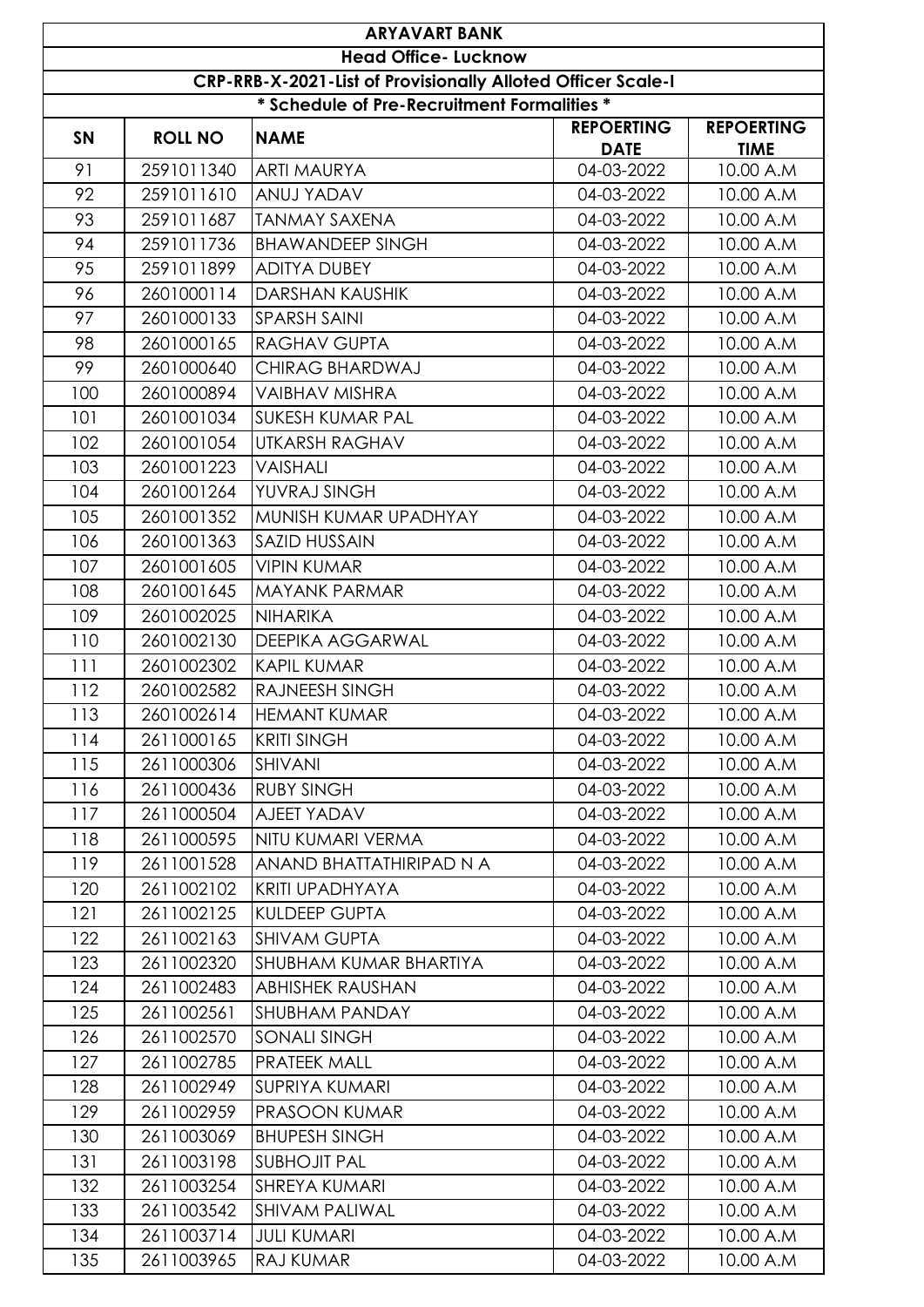| <b>ARYAVART BANK</b>                                         |                             |                                             |                                  |                                  |  |  |
|--------------------------------------------------------------|-----------------------------|---------------------------------------------|----------------------------------|----------------------------------|--|--|
|                                                              | <b>Head Office- Lucknow</b> |                                             |                                  |                                  |  |  |
| CRP-RRB-X-2021-List of Provisionally Alloted Officer Scale-I |                             |                                             |                                  |                                  |  |  |
|                                                              |                             | * Schedule of Pre-Recruitment Formalities * |                                  |                                  |  |  |
| <b>SN</b>                                                    | <b>ROLL NO</b>              | <b>NAME</b>                                 | <b>REPOERTING</b><br><b>DATE</b> | <b>REPOERTING</b><br><b>TIME</b> |  |  |
| 136                                                          | 2611004034                  | <b>SWATI VERMA</b>                          | 04-03-2022                       | 10.00 A.M                        |  |  |
| 137                                                          | 2611004162                  | <b>FIRDAUS NAAZ</b>                         | 04-03-2022                       | 10.00 A.M                        |  |  |
| 138                                                          | 2611004587                  | <b>NISHA</b>                                | 04-03-2022                       | 10.00 A.M                        |  |  |
| 139                                                          | 2611004738                  | MUSKAAN ARORA                               | 04-03-2022                       | 10.00 A.M                        |  |  |
| 140                                                          | 2611005255                  | <b>SIMRAN YADAV</b>                         | 04-03-2022                       | 10.00 A.M                        |  |  |
| 141                                                          | 2611006199                  | <b>CHANDAN KUMAR</b>                        | 05-03-2022                       | 10.00 A.M                        |  |  |
| 142                                                          | 2611006423                  | PRABAL PRATAP SINGH                         | 05-03-2022                       | 10.00 A.M                        |  |  |
| 143                                                          | 2611006488                  | <b>DEVANSH SINGH</b>                        | 05-03-2022                       | 10.00 A.M                        |  |  |
| 144                                                          | 2611006556                  | <b>RUDRA SHEKHAR SINGH</b>                  | 05-03-2022                       | 10.00 A.M                        |  |  |
| 145                                                          | 2611006632                  | <b>NIKHIL PANDEY</b>                        | 05-03-2022                       | 10.00 A.M                        |  |  |
| 146                                                          | 2611006821                  | <b>KM NEHA</b>                              | 05-03-2022                       | 10.00 A.M                        |  |  |
| 147                                                          | 2611006870                  | PRIYA GUPTA                                 | 05-03-2022                       | 10.00 A.M                        |  |  |
| 148                                                          | 2611006996                  | <b>JAI SAXENA</b>                           | 05-03-2022                       | 10.00 A.M                        |  |  |
| 149                                                          | 2611007034                  | <b>SACHIN MISHRA</b>                        | 05-03-2022                       | 10.00 A.M                        |  |  |
| 150                                                          | 2611007601                  | NANDITA TIWARY                              | 05-03-2022                       | 10.00 A.M                        |  |  |
| 151                                                          | 2611007898                  | <b>DEEPA JYOTI</b>                          | 05-03-2022                       | 10.00 A.M                        |  |  |
| 152                                                          | 2611008052                  | <b>VIVEK SINGH</b>                          | 05-03-2022                       | 10.00 A.M                        |  |  |
| 153                                                          | 2611008178                  | <b>SHUBHAM</b>                              | 05-03-2022                       | 10.00 A.M                        |  |  |
| 154                                                          | 2611008682                  | <b>PRANAY SINGH</b>                         | 05-03-2022                       | 10.00 A.M                        |  |  |
| 155                                                          | 2621000091                  | <b>NIHA NEGI</b>                            | 05-03-2022                       | 10.00 A.M                        |  |  |
| 156                                                          | 2621000246                  | <b>ANUSHKA RAI</b>                          | 05-03-2022                       | 10.00 A.M                        |  |  |
| 157                                                          | 2621000496                  | <b>DIVYA SHARMA</b>                         | 05-03-2022                       | 10.00 A.M                        |  |  |
| 158                                                          | 2621000709                  | <b>PANKAJ SINGH RAWAT</b>                   | 05-03-2022                       | 10.00 A.M                        |  |  |
| 159                                                          | 2621001762                  | <b>PAWAN SINGH BISHT</b>                    | 05-03-2022                       | 10.00 A.M                        |  |  |
| 160                                                          | 2621001819                  | AASHISH SAXENA                              | 05-03-2022                       | 10.00 A.M                        |  |  |
| 161                                                          | 2621002116                  | <b>SHAILAJA SINGH</b>                       | 05-03-2022                       | 10.00 A.M                        |  |  |
| 162                                                          | 2621002128                  | <b>SHAMSHER</b>                             | 05-03-2022                       | 10.00 A.M                        |  |  |
| 163                                                          | 2621002448                  | <b>KAMLESH OLI</b>                          | 05-03-2022                       | 10.00 A.M                        |  |  |
| 164                                                          | 2621002918                  | PEEYUSH THUWAL                              | 05-03-2022                       | 10.00 A.M                        |  |  |
| 165                                                          | 2621002996                  | <b>SUSHIL SINGH</b>                         | 05-03-2022                       | 10.00 A.M                        |  |  |
| 166                                                          | 2621003283                  | <b>AKASH DEEP</b>                           | 05-03-2022                       | 10.00 A.M                        |  |  |
| 167                                                          | 2621003475                  | <b>SUNIL KUMAR</b>                          | 05-03-2022                       | 10.00 A.M                        |  |  |
| 168                                                          | 2621003671                  | <b>RAHUL KANDPAL</b>                        | 05-03-2022                       | 10.00 A.M                        |  |  |
| 169                                                          | 2621004568                  | <b>BAISHALI JOSHI</b>                       | 05-03-2022                       | 10.00 A.M                        |  |  |
| 170                                                          | 2621004877                  | SAURABH PANT                                | 05-03-2022                       | 10.00 A.M                        |  |  |
| 171                                                          | 2631000136                  | <b>KUSH BHATIA</b>                          | 05-03-2022                       | 10.00 A.M                        |  |  |
| 172                                                          | 2631000315                  | DEVESH PRATAP YADAV                         | 05-03-2022                       | 10.00 A.M                        |  |  |
| 173                                                          | 2631000320                  | <b>ABHISHEK MAURYA</b>                      | 05-03-2022                       | 10.00 A.M                        |  |  |
| 174                                                          | 2631000370                  | <b>PRAGTI GUPTA</b>                         | 05-03-2022                       | 10.00 A.M                        |  |  |
| 175                                                          | 2631000371                  | <b>MANSI TRIPATHI</b>                       | 05-03-2022                       | 10.00 A.M                        |  |  |
| 176                                                          | 2651000011                  | ABHISHEK KUMAR TIWARI                       | 05-03-2022                       | 10.00 A.M                        |  |  |
| 177                                                          | 2651000038                  | DEEPAK KUMAR DIVAKAR                        | 05-03-2022                       | 10.00 A.M                        |  |  |
| 178                                                          | 2651000204                  | <b>BALWANT PRATAP</b>                       | 05-03-2022                       | 10.00 A.M                        |  |  |
| 179                                                          | 2651000455                  | <b>VINAY KUMAR</b>                          | 05-03-2022                       | 10.00 A.M                        |  |  |
| 180                                                          | 2651000529                  | RAJENDRA KUMAR SINGH                        | 05-03-2022                       | 10.00 A.M                        |  |  |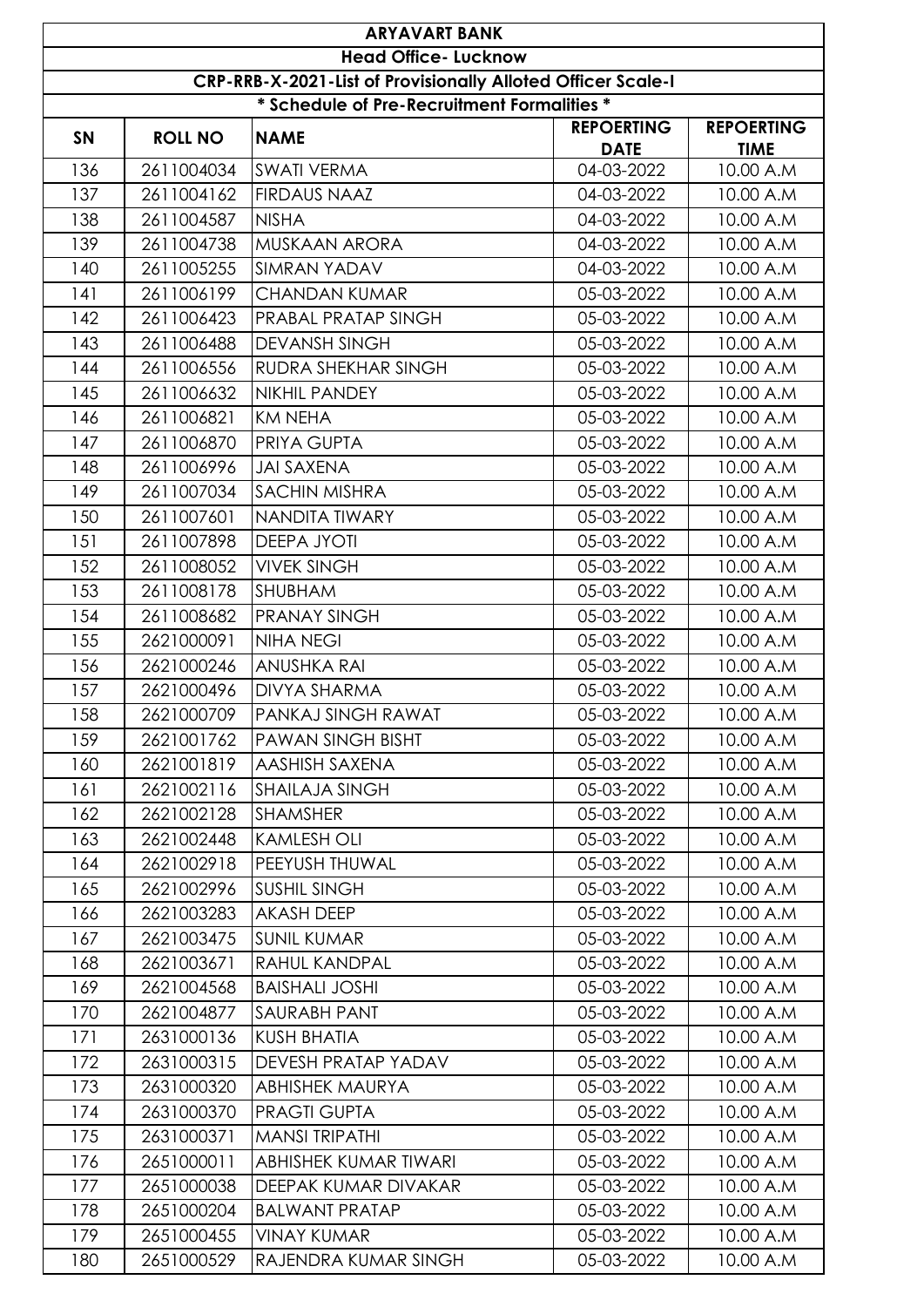| <b>ARYAVART BANK</b>        |                                                              |                                             |                                  |                                  |  |  |
|-----------------------------|--------------------------------------------------------------|---------------------------------------------|----------------------------------|----------------------------------|--|--|
| <b>Head Office- Lucknow</b> |                                                              |                                             |                                  |                                  |  |  |
|                             | CRP-RRB-X-2021-List of Provisionally Alloted Officer Scale-I |                                             |                                  |                                  |  |  |
|                             |                                                              | * Schedule of Pre-Recruitment Formalities * |                                  |                                  |  |  |
| SN                          | <b>ROLL NO</b>                                               | <b>NAME</b>                                 | <b>REPOERTING</b><br><b>DATE</b> | <b>REPOERTING</b><br><b>TIME</b> |  |  |
| 181                         | 2651000735                                                   | <b>KRITIKA SINGH</b>                        | 05-03-2022                       | 10.00 A.M                        |  |  |
| 182                         | 2651001684                                                   | <b>SHUBHAM CHAURASIA</b>                    | 05-03-2022                       | 10.00 A.M                        |  |  |
| 183                         | 2651001791                                                   | <b>SHIVAM MANI</b>                          | 05-03-2022                       | 10.00 A.M                        |  |  |
| 184                         | 2651002117                                                   | ASHISH KUMAR GAUTAM                         | 05-03-2022                       | 10.00 A.M                        |  |  |
| 185                         | 2651002405                                                   | <b>ASHISH VIVEK</b>                         | 05-03-2022                       | 10.00 A.M                        |  |  |
| 186                         | 2651002755                                                   | NITIN RAI                                   | 05-03-2022                       | 10.00 A.M                        |  |  |
| 187                         | 2651003011                                                   | SANTOSH KUMAR BAITHA                        | 05-03-2022                       | 10.00 A.M                        |  |  |
| 188                         | 2651003030                                                   | <b>SARITA</b>                               | 05-03-2022                       | 10.00 A.M                        |  |  |
| 189                         | 2651003067                                                   | <b>ARMAN ALI</b>                            | 05-03-2022                       | 10.00 A.M                        |  |  |
| 190                         | 2651003094                                                   | <b>ABHAY GUPTA</b>                          | 05-03-2022                       | 10.00 A.M                        |  |  |
| 191                         | 2651003659                                                   | PAWAN KUMAR MISHRA                          | 05-03-2022                       | 10.00 A.M                        |  |  |
| 192                         | 2651003686                                                   | <b>KUMAR KANCHAN</b>                        | 05-03-2022                       | 10.00 A.M                        |  |  |
| 193                         | 2651003687                                                   | <b>SHUBHAM PATHAK</b>                       | 05-03-2022                       | 10.00 A.M                        |  |  |
| 194                         | 2651003980                                                   | <b>VISHAL KESHRI</b>                        | 05-03-2022                       | 10.00 A.M                        |  |  |
| 195                         | 2651004095                                                   | <b>SAHIL KUMAR</b>                          | 05-03-2022                       | 10.00 A.M                        |  |  |
| 196                         | 2651004107                                                   | <b>SAURAV KUMAR SINGH</b>                   | 05-03-2022                       | 10.00 A.M                        |  |  |
| 197                         | 2651004294                                                   | KM NEETU THAKUR                             | 05-03-2022                       | 10.00 A.M                        |  |  |
| 198                         | 2651004350                                                   | <b>SUPRIYA</b>                              | 05-03-2022                       | 10.00 A.M                        |  |  |
| 199                         | 2651004402                                                   | <b>ANKITA MISHRA</b>                        | 05-03-2022                       | 10.00 A.M                        |  |  |
| 200                         | 2651004558                                                   | <b>ANUPAM SHUKLA</b>                        | 05-03-2022                       | 10.00 A.M                        |  |  |
| 201                         | 2651004831                                                   | SANTOSH KUMAR SINGH                         | 05-03-2022                       | 10.00 A.M                        |  |  |
| 202                         | 2651004941                                                   | NEERAJ YADAV                                | 05-03-2022                       | 10.00 A.M                        |  |  |
| 203                         | 2651005408                                                   | MOHD SHAKEEL                                | 05-03-2022                       | 10.00 A.M                        |  |  |
| 204                         | 2651005462                                                   | <b>DEEPANKAR SHAHI</b>                      | 05-03-2022                       | 10.00 A.M                        |  |  |
| 205                         | 2651006259                                                   | AVINASH PANDEY                              | 05-03-2022                       | 10.00 A.M                        |  |  |
| 206                         | 2651006360                                                   | <b>ASHISH KUMAR</b>                         | 05-03-2022                       | 10.00 A.M                        |  |  |
| 207                         | 2651006639                                                   | <b>BRIJBHAN PATEL</b>                       | 05-03-2022                       | 10.00 A.M                        |  |  |
| 208                         | 2651006762                                                   | <b>PRAKHAR RAGHUVANSHI</b>                  | 05-03-2022                       | 10.00 A.M                        |  |  |
| 209                         | 2651007242                                                   | <b>NEHA RAJ</b>                             | 05-03-2022                       | 10.00 A.M                        |  |  |
| 210                         | 2651007324                                                   | <b>ABHISHEK SINGH</b>                       | 05-03-2022                       | 10.00 A.M                        |  |  |
| 211                         | 2661000044                                                   | <b>NAKUL BAIS</b>                           | 05-03-2022                       | 10.00 A.M                        |  |  |
| 212                         | 2661000273                                                   | <b>BANOTH GNYANESH</b>                      | 05-03-2022                       | 10.00 A.M                        |  |  |
| 213                         | 2661000315                                                   | SHIVENDRA SINGH AHIRWAR                     | 05-03-2022                       | 10.00 A.M                        |  |  |
| 214                         | 2661000339                                                   | <b>RUCHI PANTH</b>                          | 05-03-2022                       | 10.00 A.M                        |  |  |
| 215                         | 2661001048                                                   | <b>RAGHVENDRA</b>                           | 05-03-2022                       | 10.00 A.M                        |  |  |
| 216                         | 2661001249                                                   | RAHUL BHURIYA                               | 05-03-2022                       | 10.00 A.M                        |  |  |
| 217                         | 2661001331                                                   | NEERAJ KUMAR                                | 05-03-2022                       | 10.00 A.M                        |  |  |
| 218                         | 2661001485                                                   | <b>KATROTH NAVEEN KUMAR</b>                 | 05-03-2022                       | 10.00 A.M                        |  |  |
| 219                         | 2661001581                                                   | <b>GNANENDRAPRASAD G R</b>                  | 05-03-2022                       | 10.00 A.M                        |  |  |
| 220                         | 2661002054                                                   | <b>BHUKTHA BHANUPRASAD</b>                  | 05-03-2022                       | 10.00 A.M                        |  |  |
| 221                         | 2661002183                                                   | <b>ARUN KUMAR</b>                           | 05-03-2022                       | 10.00 A.M                        |  |  |
| 222                         | 2661002257                                                   | RAYAPURAPU SHIVA SAMPATH                    | 05-03-2022                       | 10.00 A.M                        |  |  |
| 223                         | 2661002346                                                   | <b>BADAVATH VENNELA</b>                     | 05-03-2022                       | 10.00 A.M                        |  |  |
| 224                         | 2661002436                                                   | <b>RAJIV PRASHANT GUPTA</b>                 | 05-03-2022                       | 10.00 A.M                        |  |  |
| 225                         | 2661002481                                                   | SAJJO BANO                                  | 05-03-2022                       | 10.00 A.M                        |  |  |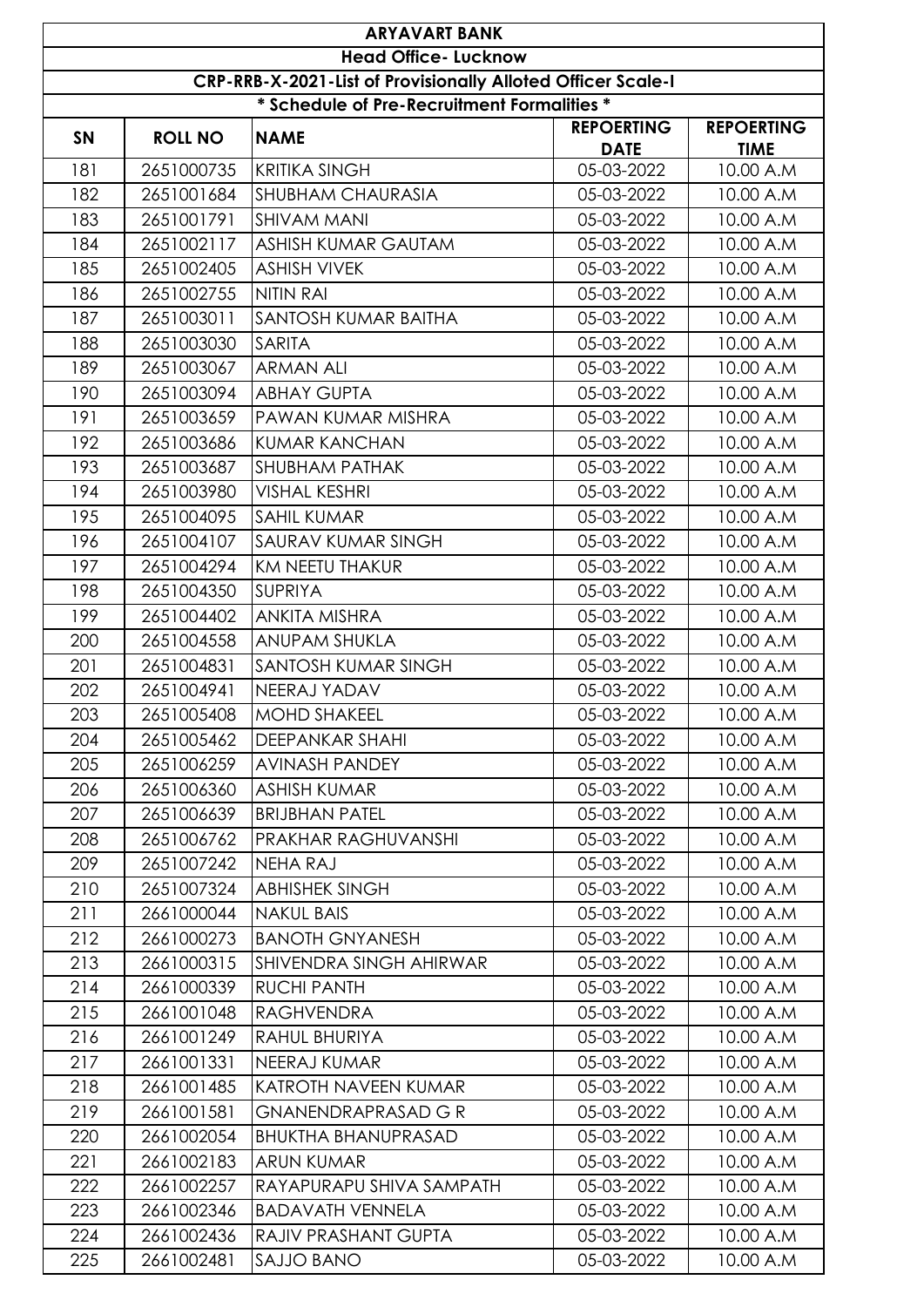|           |                | <b>ARYAVART BANK</b><br><b>Head Office- Lucknow</b>                 |                                  |                                  |
|-----------|----------------|---------------------------------------------------------------------|----------------------------------|----------------------------------|
|           |                | <b>CRP-RRB-X-2021-List of Provisionally Alloted Officer Scale-I</b> |                                  |                                  |
|           |                | * Schedule of Pre-Recruitment Formalities *                         |                                  |                                  |
| <b>SN</b> | <b>ROLL NO</b> | <b>NAME</b>                                                         | <b>REPOERTING</b><br><b>DATE</b> | <b>REPOERTING</b><br><b>TIME</b> |
| 226       | 2661002928     | MUNAVATH MAHENDAR                                                   | 05-03-2022                       | 10.00 A.M                        |
| 227       | 2661002930     | <b>SAGAR BHARATSING THAKUR</b>                                      | 05-03-2022                       | 10.00 A.M                        |
| 228       | 2661003014     | DHIRAVATH BABURAM                                                   | 05-03-2022                       | 10.00 A.M                        |
| 229       | 2661003721     | RAMAVATH BALARAM                                                    | 05-03-2022                       | 10.00 A.M                        |
| 230       | 2661003796     | <b>BANOTH VARALAKSHMI</b>                                           | 05-03-2022                       | 10.00 A.M                        |
| 231       | 2661003921     | <b>PRINCY CHOUDHARY</b>                                             | 05-03-2022                       | 10.00 A.M                        |
| 232       | 2661004047     | <b>SIDHANT TRIPATHI</b>                                             | 05-03-2022                       | 10.00 A.M                        |
| 233       | 2661004222     | <b>MANSI SRIVASTAVA</b>                                             | 05-03-2022                       | 10.00 A.M                        |
| 234       | 2661004464     | <b>BODA NAVEEN</b>                                                  | 05-03-2022                       | 10.00 A.M                        |
| 235       | 2661004474     | <b>VADTHYA GANESH</b>                                               | 05-03-2022                       | 10.00 A.M                        |
| 236       | 2661004478     | <b>GUGULOTHU BALAJI</b>                                             | 05-03-2022                       | 10.00 A.M                        |
| 237       | 2661004729     | <b>MAYANK VERMA</b>                                                 | 05-03-2022                       | 10.00 A.M                        |
| 238       | 2661005187     | <b>MONIKA VERMA</b>                                                 | 05-03-2022                       | 10.00 A.M                        |
| 239       | 2661005222     | ASHOK KUMAR MEENA                                                   | 05-03-2022                       | 10.00 A.M                        |
| 240       | 2661005304     | <b>EKTA</b>                                                         | 05-03-2022                       | 10.00 A.M                        |
| 241       | 2661005386     | <b>PIYUSH MEENA</b>                                                 | 05-03-2022                       | 10.00 A.M                        |
| 242       | 2661005669     | <b>UDAY PRAKASH PRAJAPATI</b>                                       | 05-03-2022                       | 10.00 A.M                        |
| 243       | 2671000066     | <b>SURABHI SINGHOLIYA</b>                                           | 05-03-2022                       | 10.00 A.M                        |
| 244       | 2671000067     | <b>CHANDAN KUMAR</b>                                                | 05-03-2022                       | 10.00 A.M                        |
| 245       | 2671000382     | <b>ANUJ PORWAL</b>                                                  | 05-03-2022                       | 10.00 A.M                        |
| 246       | 2671000387     | <b>AKANKSHA GUPTA</b>                                               | 05-03-2022                       | 10.00 A.M                        |
| 247       | 2671000449     | <b>RUPESH GAUTAM</b>                                                | 05-03-2022                       | 10.00 A.M                        |
| 248       | 2671000474     | RISHABH PRATAP SINGH BHADAURIY                                      | 05-03-2022                       | 10.00 A.M                        |
| 249       | 2671000545     | <b>RAVI VERMA</b>                                                   | 05-03-2022                       | 10.00 A.M                        |
| 250       | 2671001094     | <b>IPRAVEEN KUMAR CHAUDHARY</b>                                     | 05-03-2022                       | 10.00 A.M                        |
| 251       | 2671001667     | <b>RACHIT SINGH</b>                                                 | 05-03-2022                       | 10.00 A.M                        |
| 252       | 2671001678     | <b>IPRATEEK SACHAN</b>                                              | 05-03-2022                       | 10.00 A.M                        |
| 253       | 2671001695     | <b>AVINASH SHUKLA</b>                                               | 05-03-2022                       | 10.00 A.M                        |
| 254       | 2671001751     | SANDEEP KUMAR SAHU                                                  | 05-03-2022                       | 10.00 A.M                        |
| 255       | 2671001917     | <b>SHUBHRA SAXENA</b>                                               | 05-03-2022                       | 10.00 A.M                        |
| 256       | 2671002289     | <b>BHANU PRAKASH PANDEY</b>                                         | 05-03-2022                       | 10.00 A.M                        |
| 257       | 2671002312     | <b>SONALI SAHU</b>                                                  | 05-03-2022                       | 10.00 A.M                        |
| 258       | 2671002483     | <b>PRAGYATIWARI</b>                                                 | 05-03-2022                       | 10.00 A.M                        |
| 259       | 2671002580     | AMAN SONWANI                                                        | 05-03-2022                       | 10.00 A.M                        |
| 260       | 2671002629     | <b>GARGI VERMA</b>                                                  | 05-03-2022                       | 10.00 A.M                        |
| 261       | 2671002752     | <b>SHUBHAM KUMAR PRAJAPATI</b>                                      | 05-03-2022                       | 10.00 A.M                        |
| 262       | 2671002829     | ANJANI KUMAR VERMA                                                  | 05-03-2022                       | 10.00 A.M                        |
| 263       | 2671003009     | PRIYANK PRADHAN                                                     | 05-03-2022                       | 10.00 A.M                        |
| 264       | 2671003352     | <b>ASHISH YADAV</b>                                                 | 05-03-2022                       | 10.00 A.M                        |
| 265       | 2671003429     | <b>HUMERA KHATOON</b>                                               | 05-03-2022                       | 10.00 A.M                        |
| 266       | 2671003551     | <b>TARUN RAJ</b>                                                    | 05-03-2022                       | 10.00 A.M                        |
| 267       | 2671003761     | SANDEEP YADAV                                                       | 05-03-2022                       | 10.00 A.M                        |
| 268       | 2671003887     | <b>ARPIT TRIPATHI</b>                                               | 05-03-2022                       | 10.00 A.M                        |
| 269       | 2671004018     | <b>ABHISHEK KUMAR</b>                                               | 05-03-2022                       | 10.00 A.M                        |
| 270       | 2671004100     | <b>SUMIT KUMAR</b>                                                  | 05-03-2022                       | 10.00 A.M                        |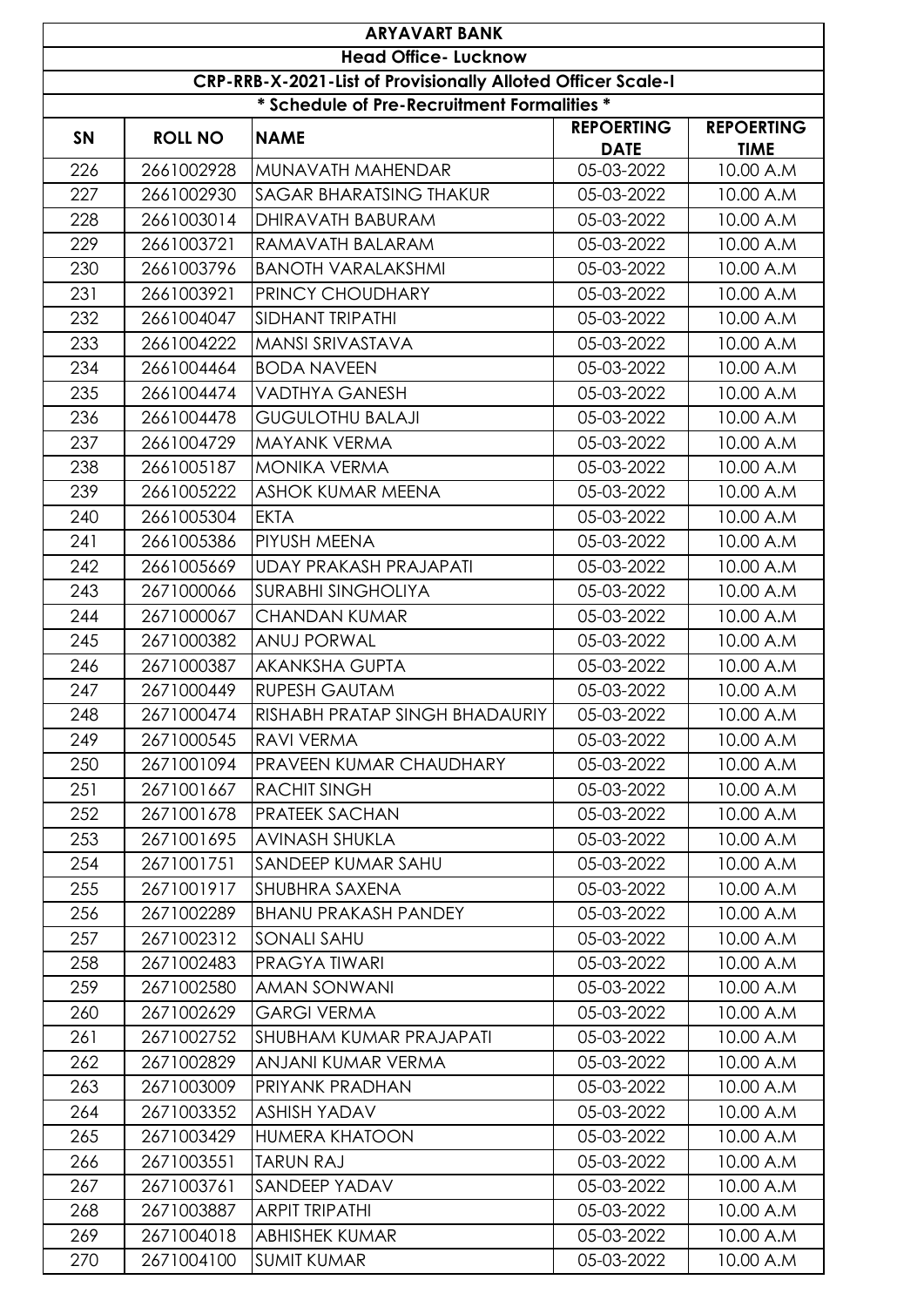|           | <b>ARYAVART BANK</b>                                         |                                             |                                  |                                  |  |  |
|-----------|--------------------------------------------------------------|---------------------------------------------|----------------------------------|----------------------------------|--|--|
|           | <b>Head Office- Lucknow</b>                                  |                                             |                                  |                                  |  |  |
|           | CRP-RRB-X-2021-List of Provisionally Alloted Officer Scale-I |                                             |                                  |                                  |  |  |
|           |                                                              | * Schedule of Pre-Recruitment Formalities * |                                  |                                  |  |  |
| <b>SN</b> | <b>ROLL NO</b>                                               | <b>NAME</b>                                 | <b>REPOERTING</b><br><b>DATE</b> | <b>REPOERTING</b><br><b>TIME</b> |  |  |
| 271       | 2671004170                                                   | <b>RAKHI KATIYAR</b>                        | 05-03-2022                       | 10.00 A.M                        |  |  |
| 272       | 2671004329                                                   | <b>MANSI GUPTA</b>                          | 05-03-2022                       | 10.00 A.M                        |  |  |
| 273       | 2671004445                                                   | <b>ANUJ SINGH RATHORE</b>                   | 05-03-2022                       | 10.00 A.M                        |  |  |
| 274       | 2671004526                                                   | <b>JYOTI KUMARI</b>                         | 05-03-2022                       | 10.00 A.M                        |  |  |
| 275       | 2671004933                                                   | PALLAVI KHEMKA                              | 05-03-2022                       | 10.00 A.M                        |  |  |
| 276       | 2671005050                                                   | YASH CHOUDHARY                              | 05-03-2022                       | 10.00 A.M                        |  |  |
| 277       | 2671005196                                                   | <b>AVICHAL DWIVEDI</b>                      | 05-03-2022                       | 10.00 A.M                        |  |  |
| 278       | 2671005212                                                   | <b>ANIL KUMAR</b>                           | 05-03-2022                       | 10.00 A.M                        |  |  |
| 279       | 2671005280                                                   | <b>PRAGATI VERMA</b>                        | 05-03-2022                       | 10.00 A.M                        |  |  |
| 280       | 2671005554                                                   | <b>VARTIKA YADAV</b>                        | 05-03-2022                       | 10.00 A.M                        |  |  |
| 281       | 2671005561                                                   | <b>AMAN MISHRA</b>                          | 07-03-2022                       | 10.00 A.M                        |  |  |
| 282       | 2671005692                                                   | <b>PRABHAT KUMAR</b>                        | 07-03-2022                       | 10.00 A.M                        |  |  |
| 283       | 2671006251                                                   | <b>KUNAL VERMA</b>                          | 07-03-2022                       | 10.00 A.M                        |  |  |
| 284       | 2671007085                                                   | <b>SALONI MISHRA</b>                        | 07-03-2022                       | 10.00 A.M                        |  |  |
| 285       | 2671007237                                                   | <b>AYUSH BAJPAI</b>                         | 07-03-2022                       | 10.00 A.M                        |  |  |
| 286       | 2671007403                                                   | <b>SHAMBHOO SINGH</b>                       | 07-03-2022                       | 10.00 A.M                        |  |  |
| 287       | 2671007446                                                   | <b>BHARAT BHOOSHAN KUMAR</b>                | 07-03-2022                       | 10.00 A.M                        |  |  |
| 288       | 2671007677                                                   | <b>BRIJENDRA KAITHWAS</b>                   | 07-03-2022                       | 10.00 A.M                        |  |  |
| 289       | 2671007942                                                   | <b>RANJANA</b>                              | 07-03-2022                       | 10.00 A.M                        |  |  |
| 290       | 2671007979                                                   | <b>ANIMESH MISHRA</b>                       | 07-03-2022                       | 10.00 A.M                        |  |  |
| 291       | 2671008753                                                   | <b>SUMIT KUMAR GIRI</b>                     | 07-03-2022                       | 10.00 A.M                        |  |  |
| 292       | 2671008758                                                   | <b>BHAKTI SINGH MEENA</b>                   | 07-03-2022                       | 10.00 A.M                        |  |  |
| 293       | 2671008892                                                   | <b>AWADHESH YADAV</b>                       | 07-03-2022                       | 10.00 A.M                        |  |  |
| 294       | 2671008934                                                   | <b>VIKASH KUMAR</b>                         | 07-03-2022                       | 10.00 A.M                        |  |  |
| 295       | 2671009124                                                   | NIDHI SINGH                                 | 07-03-2022                       | 10.00 A.M                        |  |  |
| 296       | 2671009154                                                   | <b>SACHIN DIXIT</b>                         | 07-03-2022                       | 10.00 A.M                        |  |  |
| 297       | 2671009296                                                   | <b>SOUMYA SHAKYA</b>                        | 07-03-2022                       | 10.00 A.M                        |  |  |
| 298       | 2671009333                                                   | <b>SWAPNIL</b>                              | 07-03-2022                       | 10.00 A.M                        |  |  |
| 299       | 2671009658                                                   | ADARSH KUMAR                                | 07-03-2022                       | 10.00 A.M                        |  |  |
| 300       | 2671009696                                                   | <b>SURYA PRATAP SINGH</b>                   | 07-03-2022                       | 10.00 A.M                        |  |  |
| 301       | 2681000077                                                   | <b>ADITI ALOK</b>                           | 07-03-2022                       | 10.00 A.M                        |  |  |
| 302       | 2681000435                                                   | <b>AASTHA TRIPATHI</b>                      | 07-03-2022                       | 10.00 A.M                        |  |  |
| 303       | 2681000453                                                   | <b>SATEESH KUMAR</b>                        | 07-03-2022                       | 10.00 A.M                        |  |  |
| 304       | 2681000661                                                   | RAVINDRA KUMAR SINGH                        | 07-03-2022                       | 10.00 A.M                        |  |  |
| 305       | 2681000867                                                   | ABHINAV KUMAR SINGH                         | 07-03-2022                       | 10.00 A.M                        |  |  |
| 306       | 2681001017                                                   | <b>ABHISHEK GUHA</b>                        | 07-03-2022                       | 10.00 A.M                        |  |  |
| 307       | 2681001027                                                   | <b>PRATEEK GAURAV</b>                       | 07-03-2022                       | 10.00 A.M                        |  |  |
| 308       | 2681001078                                                   | HIMANSHU SHUKLA                             | 07-03-2022                       | 10.00 A.M                        |  |  |
| 309       | 2681001634                                                   | <b>PREETI GUPTA</b>                         | 07-03-2022                       | 10.00 A.M                        |  |  |
| 310       | 2681001897                                                   | <b>SAKSHI GUPTA</b>                         | 07-03-2022                       | 10.00 A.M                        |  |  |
| 311       | 2681001920                                                   | <b>GURUPREET KAUR</b>                       | 07-03-2022                       | 10.00 A.M                        |  |  |
| 312       | 2681002026                                                   | <b>TUSHAR YADAV</b>                         | 07-03-2022                       | 10.00 A.M                        |  |  |
| 313       | 2681002049                                                   | <b>ASHU KUMAR</b>                           | 07-03-2022                       | 10.00 A.M                        |  |  |
| 314       | 2681002113                                                   | KISLAYA VERMA                               | 07-03-2022                       | 10.00 A.M                        |  |  |
| 315       | 2681002267                                                   | RISHABH TRIVEDI                             | 07-03-2022                       | 10.00 A.M                        |  |  |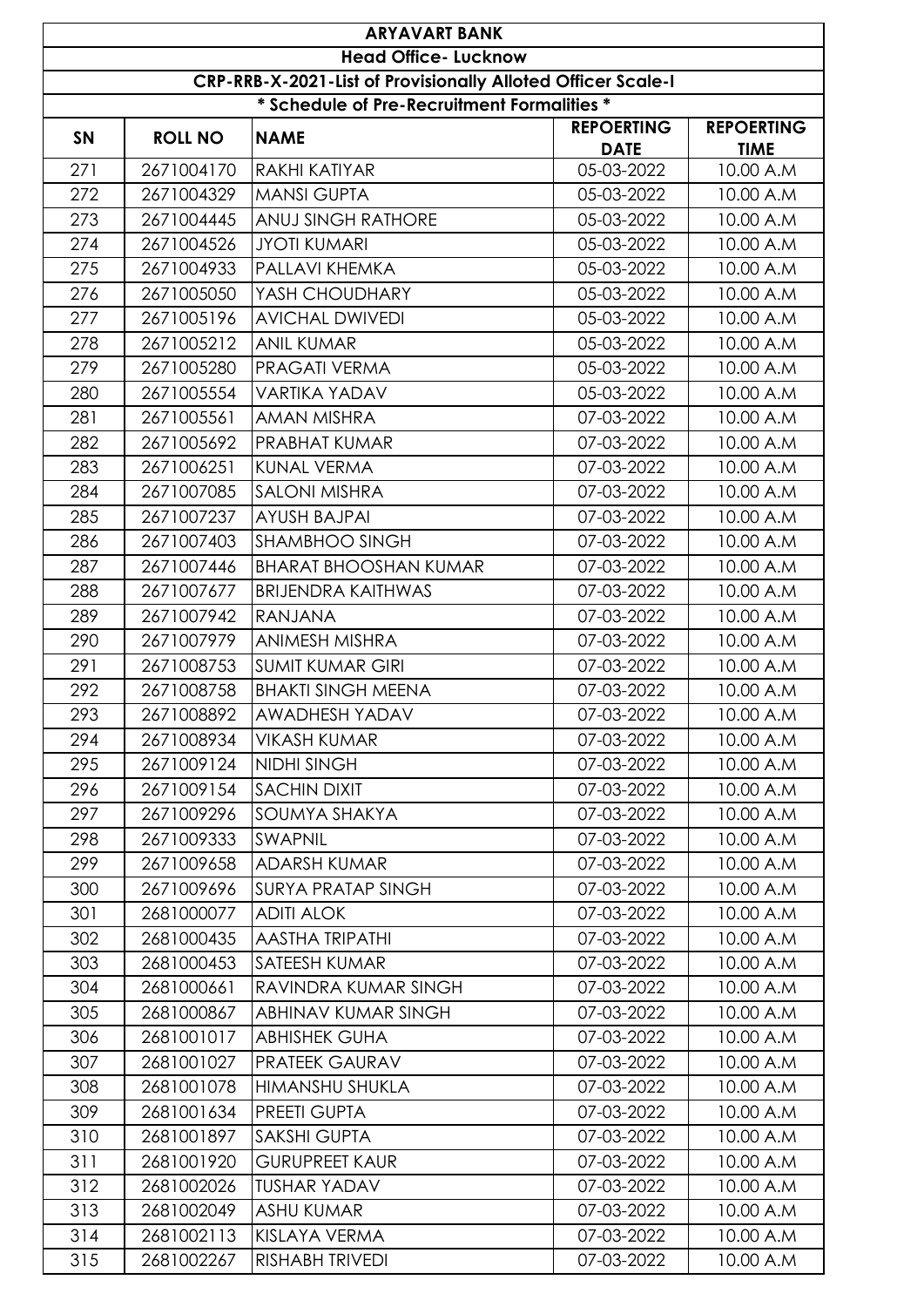|                                                              | <b>ARYAVART BANK</b> |                                             |                                  |                                  |  |  |
|--------------------------------------------------------------|----------------------|---------------------------------------------|----------------------------------|----------------------------------|--|--|
| <b>Head Office- Lucknow</b>                                  |                      |                                             |                                  |                                  |  |  |
| CRP-RRB-X-2021-List of Provisionally Alloted Officer Scale-I |                      |                                             |                                  |                                  |  |  |
|                                                              |                      | * Schedule of Pre-Recruitment Formalities * |                                  |                                  |  |  |
| SN                                                           | <b>ROLL NO</b>       | <b>NAME</b>                                 | <b>REPOERTING</b><br><b>DATE</b> | <b>REPOERTING</b><br><b>TIME</b> |  |  |
| 316                                                          | 2681003150           | <b>ABHISHEK SINGH CHAUHAN</b>               | 07-03-2022                       | 10.00 A.M                        |  |  |
| 317                                                          | 2681003159           | <b>BRIJENDRA KUMAR PAL</b>                  | 07-03-2022                       | 10.00 A.M                        |  |  |
| 318                                                          | 2681003241           | CHINMAYA AGRAWAL                            | 07-03-2022                       | 10.00 A.M                        |  |  |
| 319                                                          | 2681003276           | PRASHANT SHUKLA                             | 07-03-2022                       | 10.00 A.M                        |  |  |
| 320                                                          | 2681003277           | PRANJAL SHARMA                              | 07-03-2022                       | 10.00 A.M                        |  |  |
| 321                                                          | 2681003371           | <b>NEHA PANDEY</b>                          | 07-03-2022                       | 10.00 A.M                        |  |  |
| 322                                                          | 2681003448           | <b>VAIBHAV SINGH</b>                        | 07-03-2022                       | 10.00 A.M                        |  |  |
| 323                                                          | 2681003465           | <b>SHIVANGI RAJ</b>                         | 07-03-2022                       | 10.00 A.M                        |  |  |
| 324                                                          | 2681003579           | <b>SONALI MEGHANI</b>                       | 07-03-2022                       | 10.00 A.M                        |  |  |
| 325                                                          | 2681003580           | <b>ASHWINI KUMAR</b>                        | 07-03-2022                       | 10.00 A.M                        |  |  |
| 326                                                          | 2681003622           | PRASANT KUMAR                               | 07-03-2022                       | 10.00 A.M                        |  |  |
| 327                                                          | 2681003778           | <b>AISHWARYA MITTAL</b>                     | 07-03-2022                       | 10.00 A.M                        |  |  |
| 328                                                          | 2681004105           | AJAY KUMAR KUMAWAT                          | 07-03-2022                       | 10.00 A.M                        |  |  |
| 329                                                          | 2681004158           | PRAKHAR TRIPATHI                            | 07-03-2022                       | 10.00 A.M                        |  |  |
| 330                                                          | 2681004251           | <b>PRIYANKA GIRI</b>                        | 07-03-2022                       | 10.00 A.M                        |  |  |
| 331                                                          | 2681004450           | HIMANSHU RAJBHAR                            | 07-03-2022                       | 10.00 A.M                        |  |  |
| 332                                                          | 2681004547           | <b>RATIKA SURI</b>                          | 07-03-2022                       | 10.00 A.M                        |  |  |
| 333                                                          | 2681004847           | <b>AMIT KUMAR SINGH</b>                     | 07-03-2022                       | 10.00 A.M                        |  |  |
| 334                                                          | 2681004888           | <b>VIPIN KUMAR</b>                          | 07-03-2022                       | 10.00 A.M                        |  |  |
| 335                                                          | 2681004934           | NITI VERMA                                  | 07-03-2022                       | 10.00 A.M                        |  |  |
| 336                                                          | 2681004961           | SHWETA MAURYA                               | 07-03-2022                       | 10.00 A.M                        |  |  |
| 337                                                          | 2681005109           | <b>SHRIYANSHI SINGH</b>                     | 07-03-2022                       | 10.00 A.M                        |  |  |
| 338                                                          | 2681005247           | RISHABH KUMAR SINGH                         | 07-03-2022                       | 10.00 A.M                        |  |  |
| 339                                                          | 2681005377           | <b>SANJEEV KUMAR</b>                        | 07-03-2022                       | 10.00 A.M                        |  |  |
| 340                                                          | 2681005469           | AYUSH SRIVASTAVA                            | 07-03-2022                       | 10.00 A.M                        |  |  |
| 341                                                          | 2681005521           | <b>SHIVASHISH CHAUHAN</b>                   | 07-03-2022                       | 10.00 A.M                        |  |  |
| 342                                                          | 2681005850           | RISHABH TIWARI                              | 07-03-2022                       | 10.00 A.M                        |  |  |
| 343                                                          | 2681006502           | HIMANSHU YADAV                              | 07-03-2022                       | 10.00 A.M                        |  |  |
| 344                                                          | 2681006640           | NAVEEN KUMAR                                | 07-03-2022                       | 10.00 A.M                        |  |  |
| 345                                                          | 2681006673           | PRATIBHA VERMA                              | 07-03-2022                       | 10.00 A.M                        |  |  |
| 346                                                          | 2681006803           | <b>ROHIT KUMAR GUPTA</b>                    | 07-03-2022                       | 10.00 A.M                        |  |  |
| 347                                                          | 2681006811           | SHIVAM JAISWAL                              | 07-03-2022                       | 10.00 A.M                        |  |  |
| 348                                                          | 2681006816           | NAVDEEP SINGH                               | 07-03-2022                       | 10.00 A.M                        |  |  |
| 349                                                          | 2681006835           | <b>MONIKA KUMARI</b>                        | 07-03-2022                       | 10.00 A.M                        |  |  |
| 350                                                          | 2681006975           | <b>AYUSHI AGRAHARI</b>                      | 07-03-2022                       | 10.00 A.M                        |  |  |
| 351                                                          | 2681007328           | <b>SRISHTI CHAURASIA</b>                    | 07-03-2022                       | 10.00 A.M                        |  |  |
| 352                                                          | 2681007331           | <b>ASHUTOSH KUMAR</b>                       | 07-03-2022                       | 10.00 A.M                        |  |  |
| 353                                                          | 2681007348           | <b>ARUN KUMAR</b>                           | 07-03-2022                       | 10.00 A.M                        |  |  |
| 354                                                          | 2681007563           | ABHISHEK SRIVASTAVA                         | 07-03-2022                       | 10.00 A.M                        |  |  |
| 355                                                          | 2681007564           | <b>KAMAD KUNAL BAJPAI</b>                   | 07-03-2022                       | 10.00 A.M                        |  |  |
| 356                                                          | 2681007863           | <b>ABHISHEK SHARMA</b>                      | 07-03-2022                       | 10.00 A.M                        |  |  |
| 357                                                          | 2681007916           | NITIN SHAHI                                 | 07-03-2022                       | 10.00 A.M                        |  |  |
| 358                                                          | 2681008210           | <b>ANURAG TRIPATHI</b>                      | 07-03-2022                       | 10.00 A.M                        |  |  |
| 359                                                          | 2681008380           | <b>LAL CHAND BHAMBHU</b>                    | 07-03-2022                       | 10.00 A.M                        |  |  |
| 360                                                          | 2681008470           | <b>SALONI SINGH</b>                         | 07-03-2022                       | 10.00 A.M                        |  |  |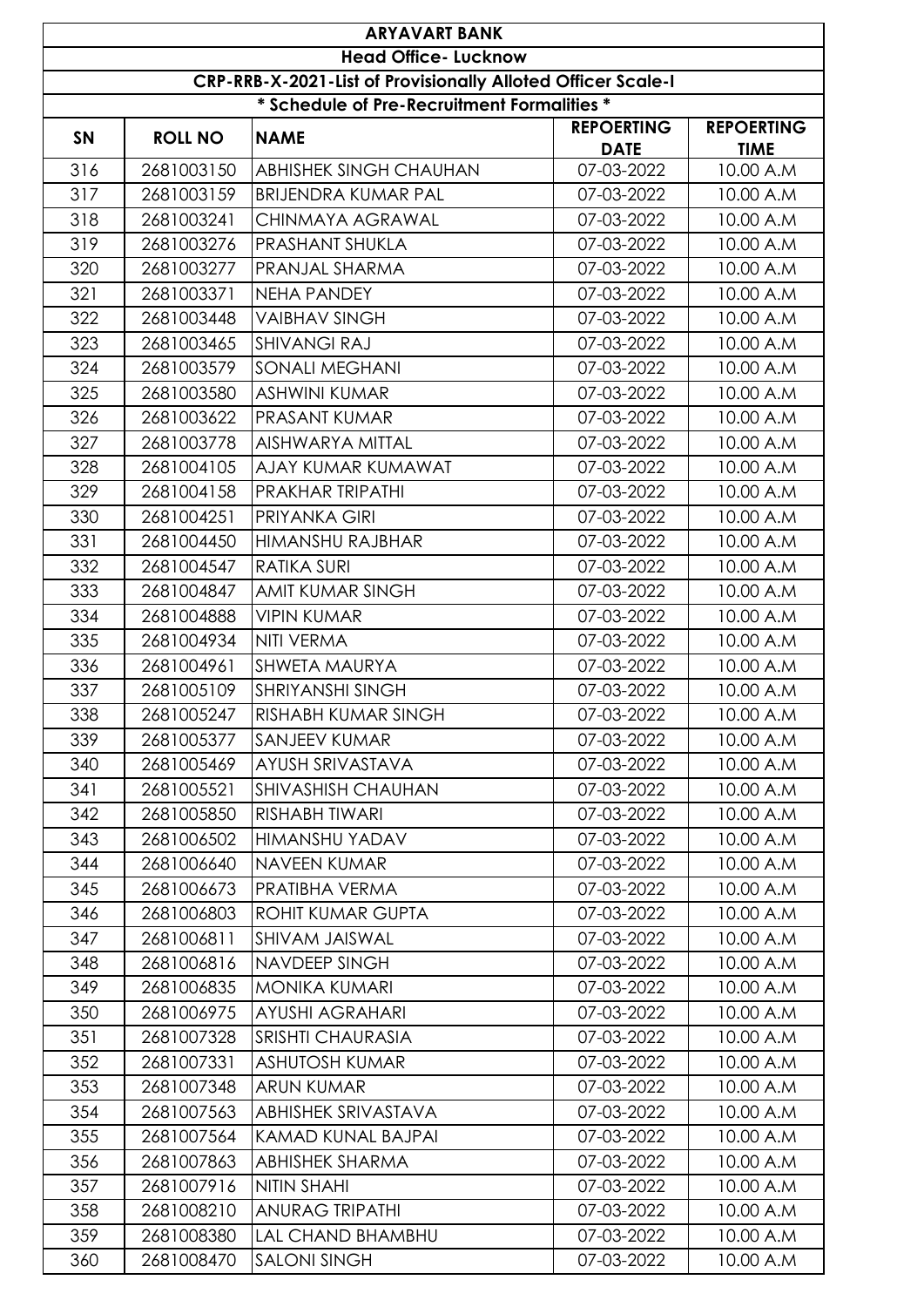|           | <b>ARYAVART BANK</b>                                         |                                             |                                  |                                  |  |  |
|-----------|--------------------------------------------------------------|---------------------------------------------|----------------------------------|----------------------------------|--|--|
|           | <b>Head Office- Lucknow</b>                                  |                                             |                                  |                                  |  |  |
|           | CRP-RRB-X-2021-List of Provisionally Alloted Officer Scale-I |                                             |                                  |                                  |  |  |
|           |                                                              | * Schedule of Pre-Recruitment Formalities * |                                  |                                  |  |  |
| <b>SN</b> | <b>ROLL NO</b>                                               | <b>NAME</b>                                 | <b>REPOERTING</b><br><b>DATE</b> | <b>REPOERTING</b><br><b>TIME</b> |  |  |
| 361       | 2681008478                                                   | RICHA SHARMA                                | 07-03-2022                       | 10.00 A.M                        |  |  |
| 362       | 2681008594                                                   | <b>UTKARSH GUPTA</b>                        | 07-03-2022                       | 10.00 A.M                        |  |  |
| 363       | 2681008724                                                   | <b>ANJALI VERMA</b>                         | 07-03-2022                       | 10.00 A.M                        |  |  |
| 364       | 2681008821                                                   | <b>RASHMI GUPTA</b>                         | 07-03-2022                       | 10.00 A.M                        |  |  |
| 365       | 2681008893                                                   | PRAGYA ARYA                                 | 07-03-2022                       | 10.00 A.M                        |  |  |
| 366       | 2681009031                                                   | <b>TARUNA YADAV</b>                         | 07-03-2022                       | 10.00 A.M                        |  |  |
| 367       | 2681009103                                                   | <b>SUMIT OJHA</b>                           | 07-03-2022                       | 10.00 A.M                        |  |  |
| 368       | 2681009128                                                   | <b>RICHA SHUKLA</b>                         | 07-03-2022                       | 10.00 A.M                        |  |  |
| 369       | 2681009137                                                   | <b>ALOK KUMAR SINGH</b>                     | 07-03-2022                       | 10.00 A.M                        |  |  |
| 370       | 2681009161                                                   | <b>ABHISHEK KUMAR</b>                       | 07-03-2022                       | 10.00 A.M                        |  |  |
| 371       | 2681009813                                                   | <b>MANAS MISHRA</b>                         | 07-03-2022                       | 10.00 A.M                        |  |  |
| 372       | 2681010259                                                   | <b>VAIBHAV VERMA</b>                        | 07-03-2022                       | 10.00 A.M                        |  |  |
| 373       | 2681010463                                                   | <b>ABHISHEK SAROJ</b>                       | 07-03-2022                       | 10.00 A.M                        |  |  |
| 374       | 2681010494                                                   | <b>KRISHNA YADAV</b>                        | 07-03-2022                       | 10.00 A.M                        |  |  |
| 375       | 2681010626                                                   | <b>AFNAN ANSARI</b>                         | 07-03-2022                       | 10.00 A.M                        |  |  |
| 376       | 2681010775                                                   | <b>PARI PRASAD</b>                          | 07-03-2022                       | 10.00 A.M                        |  |  |
| 377       | 2681011708                                                   | AJEY DEV                                    | 07-03-2022                       | 10.00 A.M                        |  |  |
| 378       | 2681012352                                                   | <b>ARPIT BHARTI</b>                         | 07-03-2022                       | 10.00 A.M                        |  |  |
| 379       | 2681012559                                                   | <b>AKANSH PATEL</b>                         | 07-03-2022                       | 10.00 A.M                        |  |  |
| 380       | 2681012642                                                   | <b>SANDEEP KUMAR CHAURASIA</b>              | 07-03-2022                       | 10.00 A.M                        |  |  |
| 381       | 2681012685                                                   | <b>PRANJAL NIGAM</b>                        | 07-03-2022                       | 10.00 A.M                        |  |  |
| 382       | 2681012687                                                   | <b>ALKESH SINGH</b>                         | 07-03-2022                       | 10.00 A.M                        |  |  |
| 383       | 2681012710                                                   | HIMANSHU PRATAP SINGH                       | 07-03-2022                       | 10.00 A.M                        |  |  |
| 384       | 2681013067                                                   | ANGAD CHAURASIYA                            | 07-03-2022                       | 10.00 A.M                        |  |  |
| 385       | 2681013363                                                   | <b>VANDANA GUPTA</b>                        | 07-03-2022                       | 10.00 A.M                        |  |  |
| 386       | 2681013565                                                   | NITIN KUMAR SINGH                           | 07-03-2022                       | 10.00 A.M                        |  |  |
| 387       | 2681013943                                                   | SNEHA VERMA                                 | 07-03-2022                       | 10.00 A.M                        |  |  |
| 388       | 2681014352                                                   | YUVRAJ SINGH                                | 07-03-2022                       | 10.00 A.M                        |  |  |
| 389       | 2681014404                                                   | PRADEEP KUMAR NAIR                          | 07-03-2022                       | 10.00 A.M                        |  |  |
| 390       | 2681014581                                                   | <b>BILAL JAVED</b>                          | 07-03-2022                       | 10.00 A.M                        |  |  |
| 391       | 2681014601                                                   | <b>RITIK RAJ</b>                            | 07-03-2022                       | 10.00 A.M                        |  |  |
| 392       | 2681014616                                                   | YATISH KAUSHAL                              | 07-03-2022                       | 10.00 A.M                        |  |  |
| 393       | 2681014628                                                   | <b>SHIVAM SAKLANI</b>                       | 07-03-2022                       | 10.00 A.M                        |  |  |
| 394       | 2681014664                                                   | <b>SHANTANU SHARMA</b>                      | 07-03-2022                       | 10.00 A.M                        |  |  |
| 395       | 2681014714                                                   | <b>VAIBHAV SINGH</b>                        | 07-03-2022                       | 10.00 A.M                        |  |  |
| 396       | 2681015010                                                   | <b>KISHAN KUMAR</b>                         | 07-03-2022                       | 10.00 A.M                        |  |  |
| 397       | 2681015113                                                   | <b>ASHISH SINGH</b>                         | 07-03-2022                       | 10.00 A.M                        |  |  |
| 398       | 2681015148                                                   | <b>ADITYA KUMAR</b>                         | 07-03-2022                       | 10.00 A.M                        |  |  |
| 399       | 2681015170                                                   | POOJA RAWAT                                 | 07-03-2022                       | 10.00 A.M                        |  |  |
| 400       | 2681015231                                                   | <b>SHANTNU KUMAR SINGH</b>                  | 07-03-2022                       | 10.00 A.M                        |  |  |
| 401       | 2681015245                                                   | ANUSHKA SRIVASTAVA                          | 07-03-2022                       | 10.00 A.M                        |  |  |
| 402       | 2681015391                                                   | <b>SATYAWAN GAUR</b>                        | 07-03-2022                       | 10.00 A.M                        |  |  |
| 403       | 2681015460                                                   | <b>SHUBHANSHU SINGH</b>                     | 07-03-2022                       | 10.00 A.M                        |  |  |
| 404       | 2681015491                                                   | PALLAVI RANA                                | 07-03-2022                       | 10.00 A.M                        |  |  |
| 405       | 2681015542                                                   | <b>ESHITA SHUKLA</b>                        | 07-03-2022                       | 10.00 A.M                        |  |  |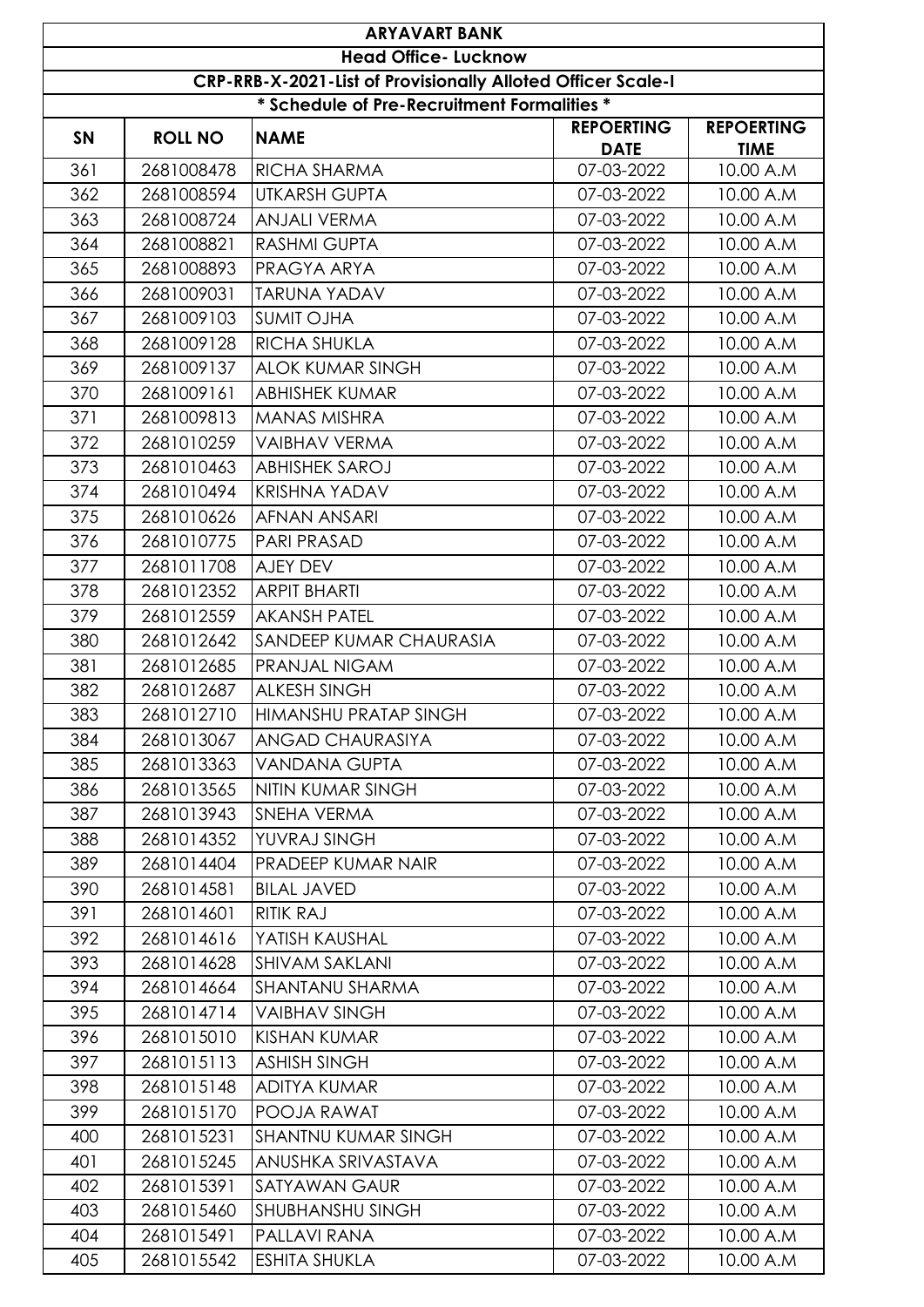|           | <b>ARYAVART BANK</b>                                         |                                             |                                  |                                  |  |  |
|-----------|--------------------------------------------------------------|---------------------------------------------|----------------------------------|----------------------------------|--|--|
|           | <b>Head Office- Lucknow</b>                                  |                                             |                                  |                                  |  |  |
|           | CRP-RRB-X-2021-List of Provisionally Alloted Officer Scale-I |                                             |                                  |                                  |  |  |
|           |                                                              | * Schedule of Pre-Recruitment Formalities * |                                  |                                  |  |  |
| <b>SN</b> | <b>ROLL NO</b>                                               | <b>NAME</b>                                 | <b>REPOERTING</b><br><b>DATE</b> | <b>REPOERTING</b><br><b>TIME</b> |  |  |
| 406       | 2681015676                                                   | <b>SANKET</b>                               | 07-03-2022                       | 10.00 A.M                        |  |  |
| 407       | 2681015678                                                   | <b>AMIT MATHUR</b>                          | 07-03-2022                       | 10.00 A.M                        |  |  |
| 408       | 2681015704                                                   | NIYATI PRIYA                                | 07-03-2022                       | 10.00 A.M                        |  |  |
| 409       | 2681015889                                                   | <b>SWAYAM SHUKLA</b>                        | 07-03-2022                       | 10.00 A.M                        |  |  |
| 410       | 2681016002                                                   | <b>MOHAMMAD DANISH</b>                      | 07-03-2022                       | 10.00 A.M                        |  |  |
| 411       | 2681016015                                                   | <b>VARTIK SHRIVASTAV</b>                    | 07-03-2022                       | 10.00 A.M                        |  |  |
| 412       | 2681016471                                                   | PANKAJ YADAVENDRA                           | 07-03-2022                       | 10.00 A.M                        |  |  |
| 413       | 2681016545                                                   | <b>SHANTANU KUMAR</b>                       | 07-03-2022                       | 10.00 A.M                        |  |  |
| 414       | 2691000104                                                   | <b>RANI SHARMA</b>                          | 07-03-2022                       | 10.00 A.M                        |  |  |
| 415       | 2691000193                                                   | <b>VISHAL</b>                               | 07-03-2022                       | 10.00 A.M                        |  |  |
| 416       | 2691000213                                                   | <b>VIKAS KUMAR MEENA</b>                    | 07-03-2022                       | 10.00 A.M                        |  |  |
| 417       | 2691000278                                                   | <b>ABHISHEK CHAUDHARY</b>                   | 07-03-2022                       | 10.00 A.M                        |  |  |
| 418       | 2691000490                                                   | <b>VIKAS KUMAR MANGAL</b>                   | 07-03-2022                       | 10.00 A.M                        |  |  |
| 419       | 2691000533                                                   | <b>AMIT PONIA</b>                           | 07-03-2022                       | 10.00 A.M                        |  |  |
| 420       | 2691000615                                                   | <b>AKANSHA CHATURVEDI</b>                   | 07-03-2022                       | 10.00 A.M                        |  |  |
| 421       | 2691000617                                                   | <b>MANALI BANSAL</b>                        | 08-03-2022                       | 10.00 A.M                        |  |  |
| 422       | 2691000767                                                   | MANISH KUMAR MEENA                          | 08-03-2022                       | 10.00 A.M                        |  |  |
| 423       | 2691000990                                                   | <b>EAKANSH BHARDWAJ</b>                     | 08-03-2022                       | 10.00 A.M                        |  |  |
| 424       | 2691001093                                                   | <b>YUKTI</b>                                | 08-03-2022                       | 10.00 A.M                        |  |  |
| 425       | 2691001144                                                   | RADHIKA YADUVANSHI                          | 08-03-2022                       | 10.00 A.M                        |  |  |
| 426       | 2691001301                                                   | <b>DEEPAK KUMAR YADAV</b>                   | 08-03-2022                       | 10.00 A.M                        |  |  |
| 427       | 2691001463                                                   | Ishivam pratap                              | 08-03-2022                       | 10.00 A.M                        |  |  |
| 428       | 2691001571                                                   | <b>BHARAT GOYAL</b>                         | 08-03-2022                       | 10.00 A.M                        |  |  |
| 429       | 2691001602                                                   | <b>SHUBHAM RAI</b>                          | 08-03-2022                       | 10.00 A.M                        |  |  |
| 430       | 2691001803                                                   | <b>VISHAL KUMAR</b>                         | 08-03-2022                       | 10.00 A.M                        |  |  |
| 431       | 2691001814                                                   | AMIT KUMAR MEENA                            | 08-03-2022                       | 10.00 A.M                        |  |  |
| 432       | 2691001848                                                   | NEERAJ KUMAR MEHTO                          | 08-03-2022                       | 10.00 A.M                        |  |  |
| 433       | 2691001861                                                   | <b>SACHIN MEENA</b>                         | 08-03-2022                       | 10.00 A.M                        |  |  |
| 434       | 2691001890                                                   | <b>SAURABH SONI</b>                         | 08-03-2022                       | 10.00 A.M                        |  |  |
| 435       | 2691001981                                                   | NITESH SINGH                                | 08-03-2022                       | 10.00 A.M                        |  |  |
| 436       | 2691002076                                                   | <b>DIVYANSH PANCHAL</b>                     | 08-03-2022                       | 10.00 A.M                        |  |  |
| 437       | 2691002178                                                   | <b>BEENA MEENA</b>                          | 08-03-2022                       | 10.00 A.M                        |  |  |
| 438       | 2691002275                                                   | <b>KUMARI SUSHMITA</b>                      | 08-03-2022                       | 10.00 A.M                        |  |  |
| 439       | 2691002401                                                   | MANISH KUMAR JAYASWAL                       | 08-03-2022                       | 10.00 A.M                        |  |  |
| 440       | 2691002426                                                   | <b>SUMIT KUMAR MEENA</b>                    | 08-03-2022                       | 10.00 A.M                        |  |  |
| 441       | 2691002465                                                   | <b>VINEET GAUR</b>                          | 08-03-2022                       | 10.00 A.M                        |  |  |
| 442       | 2691002556                                                   | HIMANSHU BHARDWAJ                           | 08-03-2022                       | 10.00 A.M                        |  |  |
| 443       | 2691002641                                                   | RAHUL SHARMA                                | 08-03-2022                       | 10.00 A.M                        |  |  |
| 444       | 2691002746                                                   | <b>BHOOMIKA SHARMA</b>                      | 08-03-2022                       | 10.00 A.M                        |  |  |
| 445       | 2691002796                                                   | <b>NIDHI GURJAR</b>                         | 08-03-2022                       | 10.00 A.M                        |  |  |
| 446       | 2691002896                                                   | PANKAJ MEENA                                | 08-03-2022                       | 10.00 A.M                        |  |  |
| 447       | 2691002910                                                   | NAVNEET MEENA                               | 08-03-2022                       | 10.00 A.M                        |  |  |
| 448       | 2691003471                                                   | NARESH MEENA                                | 08-03-2022                       | 10.00 A.M                        |  |  |
| 449       | 2691003637                                                   | RAHUL ANAND                                 | 08-03-2022                       | 10.00 A.M                        |  |  |
| 450       | 2691003971                                                   | RAJA VIKAS PAL                              | 08-03-2022                       | 10.00 A.M                        |  |  |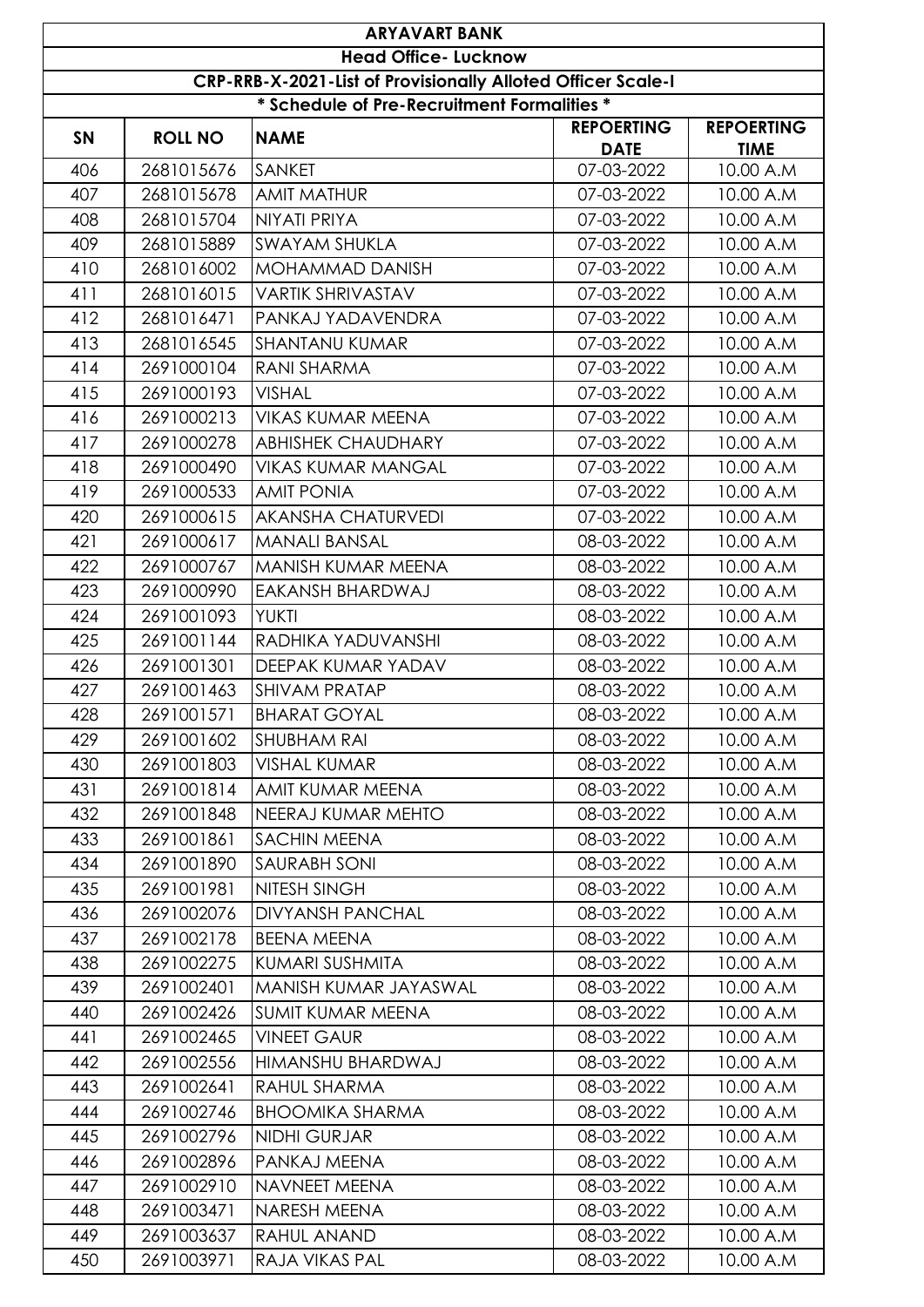|                                                              | <b>ARYAVART BANK</b> |                                             |                                  |                                  |  |  |
|--------------------------------------------------------------|----------------------|---------------------------------------------|----------------------------------|----------------------------------|--|--|
| <b>Head Office- Lucknow</b>                                  |                      |                                             |                                  |                                  |  |  |
| CRP-RRB-X-2021-List of Provisionally Alloted Officer Scale-I |                      |                                             |                                  |                                  |  |  |
|                                                              |                      | * Schedule of Pre-Recruitment Formalities * |                                  |                                  |  |  |
| SN                                                           | <b>ROLL NO</b>       | <b>NAME</b>                                 | <b>REPOERTING</b><br><b>DATE</b> | <b>REPOERTING</b><br><b>TIME</b> |  |  |
| 451                                                          | 2701000002           | <b>SHALINI JOSHI</b>                        | 08-03-2022                       | 10.00 A.M                        |  |  |
| 452                                                          | 2701000460           | <b>CHANDRA SHEKHAR</b>                      | 08-03-2022                       | 10.00 A.M                        |  |  |
| 453                                                          | 2701000596           | <b>NEHA SIDDHARTH</b>                       | 08-03-2022                       | 10.00 A.M                        |  |  |
| 454                                                          | 2701000673           | <b>SWEETY</b>                               | 08-03-2022                       | 10.00 A.M                        |  |  |
| 455                                                          | 2701000808           | NAVNEET KUMAR                               | 08-03-2022                       | 10.00 A.M                        |  |  |
| 456                                                          | 2701001000           | <b>AMIT SINGH</b>                           | 08-03-2022                       | 10.00 A.M                        |  |  |
| 457                                                          | 2701001046           | <b>SHUBHAM KUMAR MEENA</b>                  | 08-03-2022                       | 10.00 A.M                        |  |  |
| 458                                                          | 2701001121           | POOJA MEENA                                 | 08-03-2022                       | 10.00 A.M                        |  |  |
| 459                                                          | 2701001187           | <b>RUCHIKA SINGH</b>                        | 08-03-2022                       | 10.00 A.M                        |  |  |
| 460                                                          | 2701001223           | <b>SUNIL KUMAR KANGOTRA</b>                 | 08-03-2022                       | 10.00 A.M                        |  |  |
| 461                                                          | 2701001340           | <b>AKANSHA RANA</b>                         | 08-03-2022                       | 10.00 A.M                        |  |  |
| 462                                                          | 2701001371           | <b>ANAMIKA KUMARI</b>                       | 08-03-2022                       | 10.00 A.M                        |  |  |
| 463                                                          | 2701001413           | <b>SANJEEV SINGH</b>                        | 08-03-2022                       | 10.00 A.M                        |  |  |
| 464                                                          | 2701002222           | <b>HEMA</b>                                 | 08-03-2022                       | 10.00 A.M                        |  |  |
| 465                                                          | 2701002256           | <b>MANISH CHAUHAN</b>                       | 08-03-2022                       | 10.00 A.M                        |  |  |
| 466                                                          | 2701002392           | <b>SUNIL KUMAR</b>                          | 08-03-2022                       | 10.00 A.M                        |  |  |
| 467                                                          | 2701002445           | <b>SUSHANT VERMA</b>                        | 08-03-2022                       | 10.00 A.M                        |  |  |
| 468                                                          | 2701002580           | <b>RAJAT</b>                                | 08-03-2022                       | 10.00 A.M                        |  |  |
| 469                                                          | 2701002913           | <b>ABHISHEK</b>                             | 08-03-2022                       | 10.00 A.M                        |  |  |
| 470                                                          | 2701002982           | DEEPAK YADAV                                | 08-03-2022                       | 10.00 A.M                        |  |  |
| 471                                                          | 2701003007           | <b>SHIV KUMAR</b>                           | 08-03-2022                       | 10.00 A.M                        |  |  |
| 472                                                          | 2701003120           | <b>RANJAN KUMAR SINGH</b>                   | 08-03-2022                       | 10.00 A.M                        |  |  |
| 473                                                          | 2701003496           | <b>DEEPTI GOEL</b>                          | 08-03-2022                       | 10.00 A.M                        |  |  |
| 474                                                          | 2701003749           | <b>VISHAL KUMAR</b>                         | 08-03-2022                       | 10.00 A.M                        |  |  |
| 475                                                          | 2701003798           | <b>GEETA</b>                                | 08-03-2022                       | 10.00 A.M                        |  |  |
| 476                                                          | 2701003886           | RAHUL KUSHWAHA                              | 08-03-2022                       | 10.00 A.M                        |  |  |
| 477                                                          | 2701003963           | <b>POOJA</b>                                | 08-03-2022                       | 10.00 A.M                        |  |  |
| 478                                                          | 2701003984           | <b>SHAGUFTA NAAZ</b>                        | 08-03-2022                       | 10.00 A.M                        |  |  |
| 479                                                          | 2701004034           | <b>GAGAN KUMAR</b>                          | 08-03-2022                       | 10.00 A.M                        |  |  |
| 480                                                          | 2701004197           | <b>DEEPAK GODARA</b>                        | 08-03-2022                       | 10.00 A.M                        |  |  |
| 481                                                          | 2701004220           | <b>POONAM</b>                               | 08-03-2022                       | 10.00 A.M                        |  |  |
| 482                                                          | 2701004254           | <b>BHUPENDRA VERMA</b>                      | 08-03-2022                       | 10.00 A.M                        |  |  |
| 483                                                          | 2701004575           | PRASHANT RANJAN                             | 08-03-2022                       | 10.00 A.M                        |  |  |
| 484                                                          | 2701004583           | ADARSH KUMAR                                | 08-03-2022                       | 10.00 A.M                        |  |  |
| 485                                                          | 2701004646           | <b>MALTI</b>                                | 08-03-2022                       | 10.00 A.M                        |  |  |
| 486                                                          | 2701004651           | <b>RAHUL KUMAR</b>                          | 08-03-2022                       | 10.00 A.M                        |  |  |
| 487                                                          | 2701004777           | <b>ROHIT KUMAR SINGH</b>                    | 08-03-2022                       | 10.00 A.M                        |  |  |
| 488                                                          | 2701004818           | <b>PRABHAT VERMA</b>                        | 08-03-2022                       | 10.00 A.M                        |  |  |
| 489                                                          | 2701004837           | AKASHDEEP NARANG                            | 08-03-2022                       | 10.00 A.M                        |  |  |
| 490                                                          | 2701004869           | <b>SHIVANI SINGHAL</b>                      | 08-03-2022                       | 10.00 A.M                        |  |  |
| 491                                                          | 2701004918           | <b>NIKITA</b>                               | 08-03-2022                       | 10.00 A.M                        |  |  |
| 492                                                          | 2701004925           | <b>SAKSHI</b>                               | 08-03-2022                       | 10.00 A.M                        |  |  |
| 493                                                          | 2701005463           | <b>SAMRAT VERMA</b>                         | 08-03-2022                       | 10.00 A.M                        |  |  |
| 494                                                          | 2701005506           | <b>SUMMER MASSEY</b>                        | 08-03-2022                       | 10.00 A.M                        |  |  |
| 495                                                          | 2701005514           | <b>AKASH GAUTAM</b>                         | 08-03-2022                       | 10.00 A.M                        |  |  |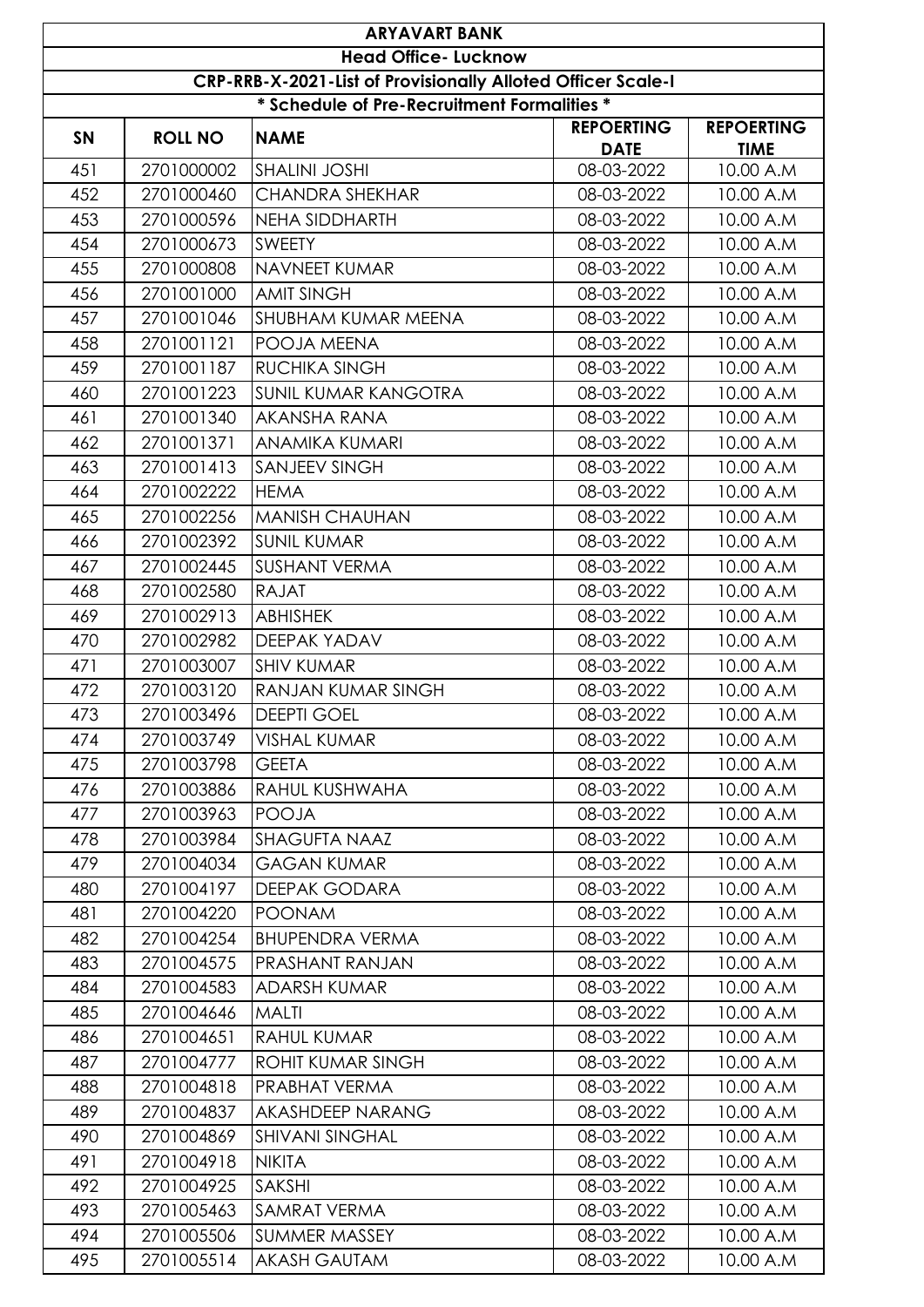| <b>ARYAVART BANK</b> |                                                              |                                             |                                  |                                  |  |  |
|----------------------|--------------------------------------------------------------|---------------------------------------------|----------------------------------|----------------------------------|--|--|
|                      | <b>Head Office- Lucknow</b>                                  |                                             |                                  |                                  |  |  |
|                      | CRP-RRB-X-2021-List of Provisionally Alloted Officer Scale-I |                                             |                                  |                                  |  |  |
|                      |                                                              | * Schedule of Pre-Recruitment Formalities * |                                  |                                  |  |  |
| <b>SN</b>            | <b>ROLL NO</b>                                               | <b>NAME</b>                                 | <b>REPOERTING</b><br><b>DATE</b> | <b>REPOERTING</b><br><b>TIME</b> |  |  |
| 496                  | 2701005565                                                   | <b>SUNIL KUMAR</b>                          | 08-03-2022                       | 10.00 A.M                        |  |  |
| 497                  | 2701005692                                                   | <b>GAURAV</b>                               | 08-03-2022                       | 10.00 A.M                        |  |  |
| 498                  | 2701005842                                                   | PRIYANKA KATARIA                            | 08-03-2022                       | 10.00 A.M                        |  |  |
| 499                  | 2701006002                                                   | <b>ROHIT KUMAR SINGH</b>                    | 08-03-2022                       | 10.00 A.M                        |  |  |
| 500                  | 2701006210                                                   | <b>MAHAK</b>                                | 08-03-2022                       | 10.00 A.M                        |  |  |
| 501                  | 2701006263                                                   | <b>GUNJAN JHA</b>                           | 08-03-2022                       | 10.00 A.M                        |  |  |
| 502                  | 2701006309                                                   | <b>HITESH BHARDWAJ</b>                      | 08-03-2022                       | 10.00 A.M                        |  |  |
| 503                  | 2701006539                                                   | <b>TARUN BHATNAGAR</b>                      | 08-03-2022                       | 10.00 A.M                        |  |  |
| 504                  | 2701007114                                                   | PRIYANKA                                    | 08-03-2022                       | 10.00 A.M                        |  |  |
| 505                  | 2701007664                                                   | <b>AMIT YADAV</b>                           | 08-03-2022                       | 10.00 A.M                        |  |  |
| 506                  | 2701007733                                                   | PRIYANKA PANWAR                             | 08-03-2022                       | 10.00 A.M                        |  |  |
| 507                  | 2701007747                                                   | <b>RISHABH BIST</b>                         | 08-03-2022                       | 10.00 A.M                        |  |  |
| 508                  | 2701008001                                                   | <b>VAIBHAV SONI</b>                         | 08-03-2022                       | 10.00 A.M                        |  |  |
| 509                  | 2701008128                                                   | PIYUSH NAYAL                                | 08-03-2022                       | 10.00 A.M                        |  |  |
| 510                  | 2701008455                                                   | <b>RISHABH GUPTA</b>                        | 08-03-2022                       | 10.00 A.M                        |  |  |
| 511                  | 2701009207                                                   | MILIND TANWAR                               | 08-03-2022                       | 10.00 A.M                        |  |  |
| 512                  | 2701009211                                                   | <b>GAURI BHATNAGAR</b>                      | 08-03-2022                       | 10.00 A.M                        |  |  |
| 513                  | 2701009265                                                   | <b>OMMAYEE SAMAL</b>                        | 08-03-2022                       | 10.00 A.M                        |  |  |
| 514                  | 2701009593                                                   | <b>ALOK BAGHEL</b>                          | 08-03-2022                       | 10.00 A.M                        |  |  |
| 515                  | 2701009882                                                   | <b>DINESH SINGH BISHT</b>                   | 08-03-2022                       | 10.00 A.M                        |  |  |
| 516                  | 2701010347                                                   | <b>SONIYA SHEEL</b>                         | 08-03-2022                       | 10.00 A.M                        |  |  |
| 517                  | 2701010980                                                   | <b>DEEPANSHU SINGH</b>                      | 08-03-2022                       | 10.00 A.M                        |  |  |
| 518                  | 2701011465                                                   | <b>SUMIT MISHRA</b>                         | 08-03-2022                       | 10.00 A.M                        |  |  |
| 519                  | 2701012044                                                   | <b>RAMESH KUMAR SINGH</b>                   | 08-03-2022                       | 10.00 A.M                        |  |  |
| 520                  | 2701012234                                                   | <b>DEEPAK TIWARI</b>                        | 08-03-2022                       | 10.00 A.M                        |  |  |
| 521                  | 2701012731                                                   | <b>LALIT KUMAR CHOUDHARY</b>                | 08-03-2022                       | 10.00 A.M                        |  |  |
| 522                  | 2701013527                                                   | <b>SAURABH KUMAR</b>                        | 08-03-2022                       | 10.00 A.M                        |  |  |
| 523                  | 2701013531                                                   | NAMRATA KWATRA                              | 08-03-2022                       | 10.00 A.M                        |  |  |
| 524                  | 2711000050                                                   | <b>GAURAV GUPTA</b>                         | 08-03-2022                       | 10.00 A.M                        |  |  |
| 525                  | 2711000095                                                   | PEEYUSH CHAUDHARY                           | 08-03-2022                       | 10.00 A.M                        |  |  |
| 526                  | 2711000463                                                   | ANSHIKA SAXENA                              | 08-03-2022                       | 10.00 A.M                        |  |  |
| 527                  | 2711000944                                                   | RAJENDRA SINGH BISHT                        | 08-03-2022                       | 10.00 A.M                        |  |  |
| 528                  | 2711001104                                                   | <b>SNEHA</b>                                | 08-03-2022                       | 10.00 A.M                        |  |  |
| 529                  | 2711001202                                                   | <b>AVNI AGARWAL</b>                         | 08-03-2022                       | 10.00 A.M                        |  |  |
| 530                  | 2711001544                                                   | PRIYANKA RAJ                                | 08-03-2022                       | 10.00 A.M                        |  |  |
| 531                  | 2711001810                                                   | <b>SWATI SINGH</b>                          | 08-03-2022                       | 10.00 A.M                        |  |  |
| 532                  | 2711002929                                                   | ANURAG                                      | 08-03-2022                       | 10.00 A.M                        |  |  |
| 533                  | 2711002988                                                   | <b>VIKRAM SINGH</b>                         | 08-03-2022                       | 10.00 A.M                        |  |  |
| 534                  | 2711003301                                                   | <b>OMPAL SINGH</b>                          | 08-03-2022                       | 10.00 A.M                        |  |  |
| 535                  | 2721000221                                                   | <b>AKASH MEHRA</b>                          | 08-03-2022                       | 10.00 A.M                        |  |  |
| 536                  | 2721000280                                                   | <b>ALOK SAINI</b>                           | 08-03-2022                       | 10.00 A.M                        |  |  |
| 537                  | 2721000410                                                   | <b>SARANG KUMAR AGRAWAL</b>                 | 08-03-2022                       | 10.00 A.M                        |  |  |
| 538                  | 2721000940                                                   | <b>SHALINI SINGH</b>                        | 08-03-2022                       | 10.00 A.M                        |  |  |
| 539                  | 2721001145                                                   | ARVIND SINGH RANA                           | 08-03-2022                       | 10.00 A.M                        |  |  |
| 540                  | 2721001407                                                   | NITISHA AITHANI                             | 08-03-2022                       | 10.00 A.M                        |  |  |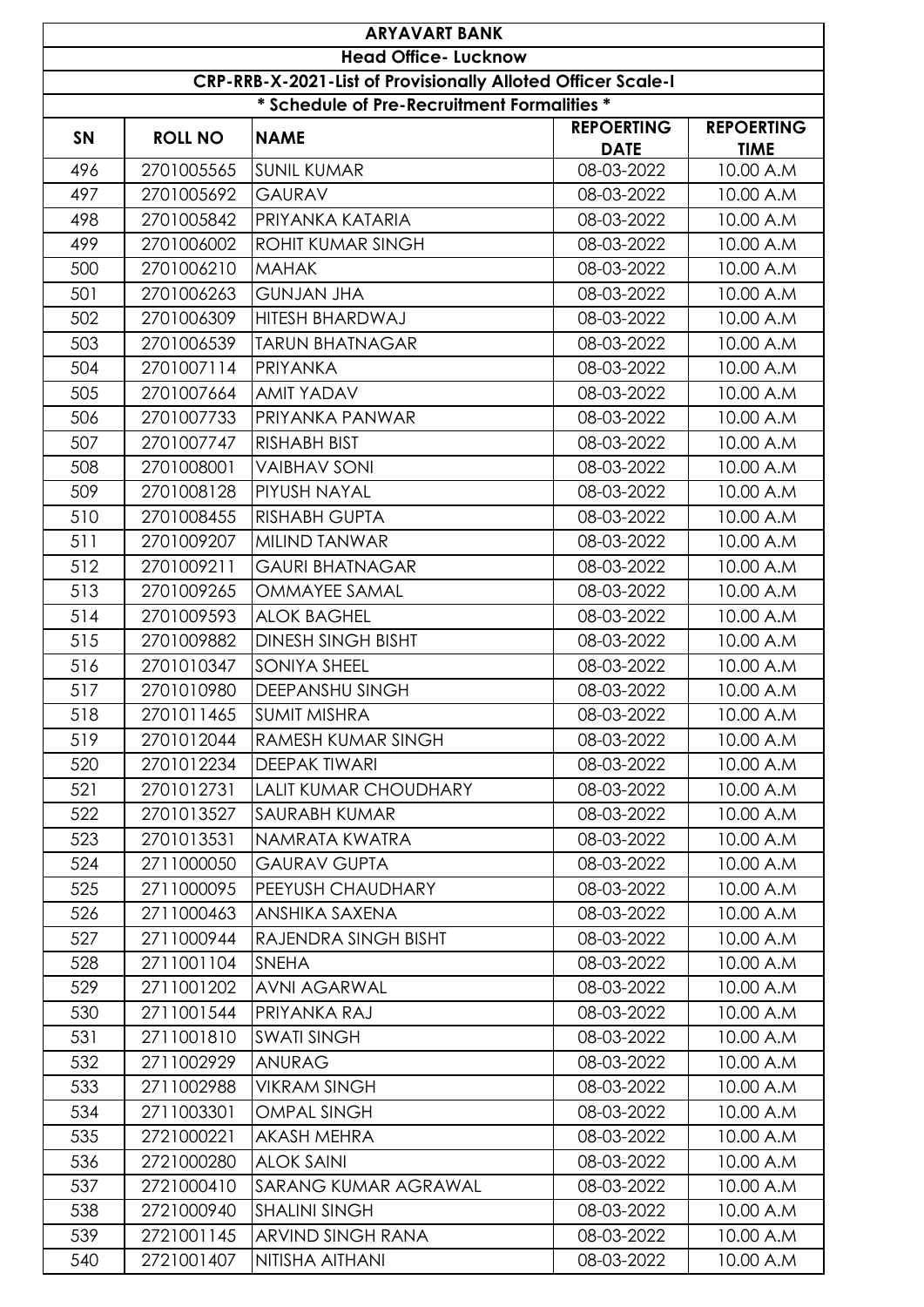|                                                              | <b>ARYAVART BANK</b>                        |                             |                                  |                                  |  |  |  |
|--------------------------------------------------------------|---------------------------------------------|-----------------------------|----------------------------------|----------------------------------|--|--|--|
|                                                              | <b>Head Office- Lucknow</b>                 |                             |                                  |                                  |  |  |  |
| CRP-RRB-X-2021-List of Provisionally Alloted Officer Scale-I |                                             |                             |                                  |                                  |  |  |  |
|                                                              | * Schedule of Pre-Recruitment Formalities * |                             |                                  |                                  |  |  |  |
| SN                                                           | <b>ROLL NO</b>                              | <b>NAME</b>                 | <b>REPOERTING</b><br><b>DATE</b> | <b>REPOERTING</b><br><b>TIME</b> |  |  |  |
| 541                                                          | 2721001466                                  | <b>NIKHIL</b>               | 08-03-2022                       | 10.00 A.M                        |  |  |  |
| 542                                                          | 2721001512                                  | <b>SAHIL POKHRIYAL</b>      | 08-03-2022                       | 10.00 A.M                        |  |  |  |
| 543                                                          | 2721001524                                  | <b>ARNIM GARG</b>           | 08-03-2022                       | 10.00 A.M                        |  |  |  |
| 544                                                          | 2721001696                                  | <b>PALAK MITTAL</b>         | 08-03-2022                       | 10.00 A.M                        |  |  |  |
| 545                                                          | 2721001875                                  | <b>RUCHI SAGAR</b>          | 08-03-2022                       | 10.00 A.M                        |  |  |  |
| 546                                                          | 2721002193                                  | <b>SATYAM TYAGI</b>         | 08-03-2022                       | 10.00 A.M                        |  |  |  |
| 547                                                          | 2721002263                                  | <b>CHANDAN YADAV</b>        | 08-03-2022                       | 10.00 A.M                        |  |  |  |
| 548                                                          | 2721002266                                  | <b>AJAY</b>                 | 08-03-2022                       | 10.00 A.M                        |  |  |  |
| 549                                                          | 2721002443                                  | <b>SURENDAR SINGH RAWAT</b> | 08-03-2022                       | 10.00 A.M                        |  |  |  |
| 550                                                          | 2721002744                                  | <b>BABITA CHAUHAN</b>       | 08-03-2022                       | 10.00 A.M                        |  |  |  |
| 551                                                          | 2721002827                                  | <b>VISHAL TOMAR</b>         | 08-03-2022                       | 10.00 A.M                        |  |  |  |
| 552                                                          | 2721003056                                  | <b>SHREY GUPTA</b>          | 08-03-2022                       | 10.00 A.M                        |  |  |  |
| 553                                                          | 2721003213                                  | PRIYANKA CHAUHAN            | 08-03-2022                       | 10.00 A.M                        |  |  |  |
| 554                                                          | 2721003394                                  | SAKSHI JOSHI                | 08-03-2022                       | 10.00 A.M                        |  |  |  |
| 555                                                          | 2721003447                                  | PALLAVI BHATT               | 08-03-2022                       | 10.00 A.M                        |  |  |  |
| 556                                                          | 2721003676                                  | <b>SHORYA TOMAR</b>         | 08-03-2022                       | 10.00 A.M                        |  |  |  |
| 557                                                          | 2731000005                                  | <b>KUNDAN KUMAR</b>         | 08-03-2022                       | 10.00 A.M                        |  |  |  |
| 558                                                          | 2731000162                                  | ANUPAM KUMAR JHA            | 08-03-2022                       | 10.00 A.M                        |  |  |  |
| 559                                                          | 2731000245                                  | MANISH PRAJAPATI            | 08-03-2022                       | 10.00 A.M                        |  |  |  |
| 560                                                          | 2731000340                                  | <b>VIKASH CHANDRA SINGH</b> | 08-03-2022                       | 10.00 A.M                        |  |  |  |
| 561                                                          | 2731000393                                  | <b>SOURABH JALAN</b>        | 09-03-2022                       | 10.00 A.M                        |  |  |  |
| 562                                                          | 2731000414                                  | <b>RANJAN KUMAR</b>         | 09-03-2022                       | 10.00 A.M                        |  |  |  |
| 563                                                          | 2731000490                                  | KARAN KUMAR                 | 09-03-2022                       | 10.00 A.M                        |  |  |  |
| 564                                                          | 2731000780                                  | RAKHI JAISWAL               | 09-03-2022                       | 10.00 A.M                        |  |  |  |
| 565                                                          | 2731000927                                  | AMAR NATH SINGH             | 09-03-2022                       | 10.00 A.M                        |  |  |  |
| 566                                                          | 2731001030                                  | ANUSHKA YADAV               | 09-03-2022                       | 10.00 A.M                        |  |  |  |
| 567                                                          | 2731001048                                  | PALASH CHAKRABORTY          | 09-03-2022                       | 10.00 A.M                        |  |  |  |
| 568                                                          | 2731001173                                  | <b>ATUL KUMAR</b>           | 09-03-2022                       | 10.00 A.M                        |  |  |  |
| 569                                                          | 2731001206                                  | SHUBHAM VISHWAKARMA         | 09-03-2022                       | 10.00 A.M                        |  |  |  |
| 570                                                          | 2731001376                                  | DEEPAK KUMAR JHA            | 09-03-2022                       | 10.00 A.M                        |  |  |  |
| 571                                                          | 2731001526                                  | DWARA KIRAN KUMAR           | 09-03-2022                       | 10.00 A.M                        |  |  |  |
| 572                                                          | 2731001574                                  | ANISHA KUMARI               | 09-03-2022                       | 10.00 A.M                        |  |  |  |
| 573                                                          | 2731002065                                  | <b>ANKIT KUMAR</b>          | 09-03-2022                       | 10.00 A.M                        |  |  |  |
| 574                                                          | 2731002101                                  | <b>ANKITA SINGH</b>         | 09-03-2022                       | 10.00 A.M                        |  |  |  |
| 575                                                          | 2731002307                                  | RAHUL CHOUDHARY             | 09-03-2022                       | 10.00 A.M                        |  |  |  |
| 576                                                          | 2731002419                                  | PRIYANKA SINHA              | 09-03-2022                       | 10.00 A.M                        |  |  |  |
| 577                                                          | 2731002639                                  | <b>MOHIT GUPTA</b>          | 09-03-2022                       | 10.00 A.M                        |  |  |  |
| 578                                                          | 2731003391                                  | <b>SHALINI AGGRAHARI</b>    | 09-03-2022                       | 10.00 A.M                        |  |  |  |
| 579                                                          | 2731003411                                  | <b>SRISHTY RANI</b>         | 09-03-2022                       | 10.00 A.M                        |  |  |  |
| 580                                                          | 2731003451                                  | <b>ABHISHEK ARUN</b>        | 09-03-2022                       | 10.00 A.M                        |  |  |  |
| 581                                                          | 2731003486                                  | <b>MONIKA KUMARI</b>        | 09-03-2022                       | 10.00 A.M                        |  |  |  |
| 582                                                          | 2731003517                                  | PIYUSH KUMAR GUPTA          | 09-03-2022                       | 10.00 A.M                        |  |  |  |
| 583                                                          | 2731003552                                  | <b>MANISA PARIDA</b>        | 09-03-2022                       | 10.00 A.M                        |  |  |  |
| 584                                                          | 2731003565                                  | <b>SANTOSH KUMAR</b>        | 09-03-2022                       | 10.00 A.M                        |  |  |  |
| 585                                                          | 2731004036                                  | REYNOLD SANKILI             | 09-03-2022                       | 10.00 A.M                        |  |  |  |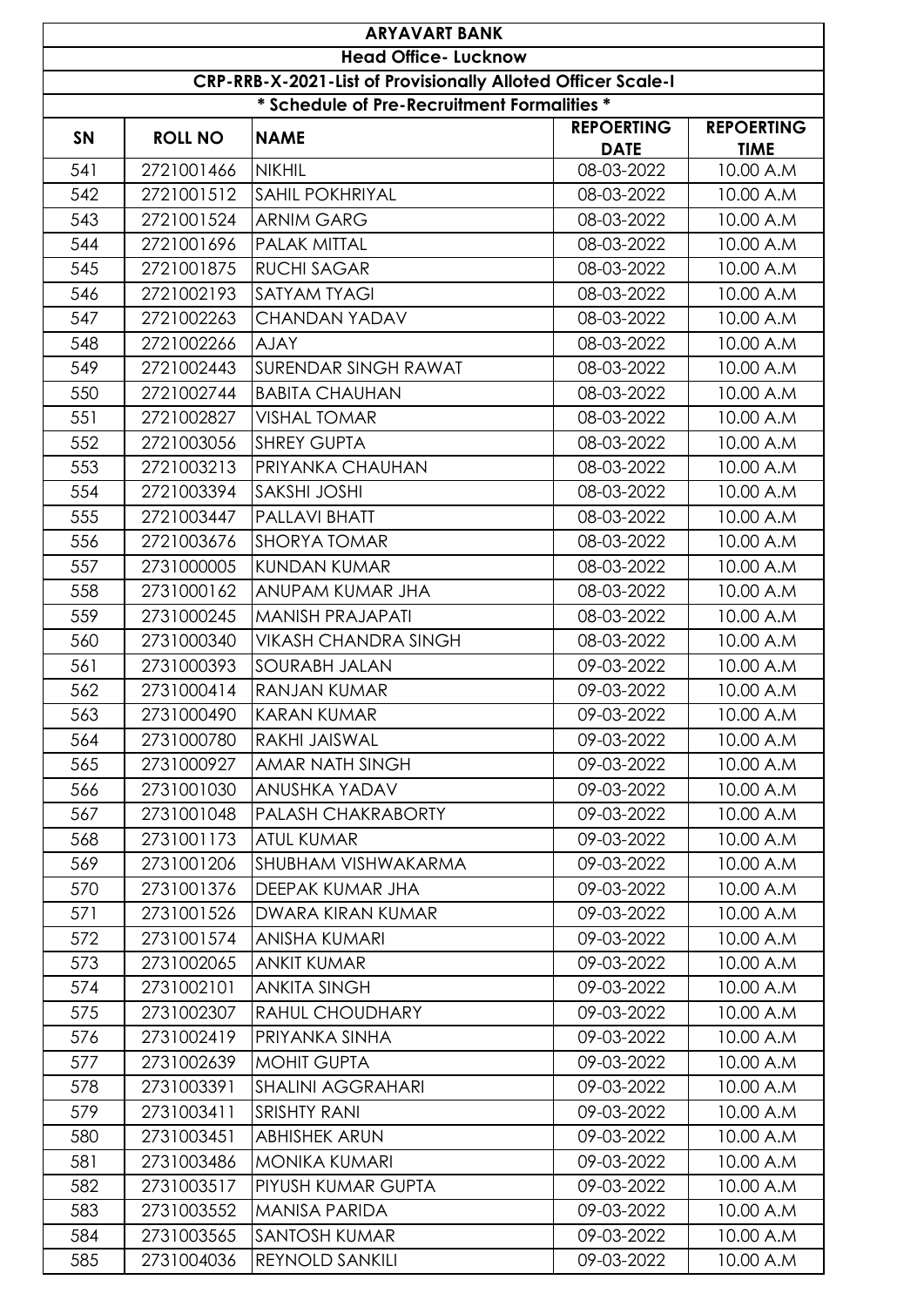|           | <b>ARYAVART BANK</b>                                                                        |                                |                                  |                                  |  |  |  |
|-----------|---------------------------------------------------------------------------------------------|--------------------------------|----------------------------------|----------------------------------|--|--|--|
|           | <b>Head Office- Lucknow</b><br>CRP-RRB-X-2021-List of Provisionally Alloted Officer Scale-I |                                |                                  |                                  |  |  |  |
|           |                                                                                             |                                |                                  |                                  |  |  |  |
|           | * Schedule of Pre-Recruitment Formalities *                                                 |                                |                                  |                                  |  |  |  |
| <b>SN</b> | <b>ROLL NO</b>                                                                              | <b>NAME</b>                    | <b>REPOERTING</b><br><b>DATE</b> | <b>REPOERTING</b><br><b>TIME</b> |  |  |  |
| 586       | 2731004185                                                                                  | <b>RISHAV KUMAR</b>            | 09-03-2022                       | 10.00 A.M                        |  |  |  |
| 587       | 2731004244                                                                                  | <b>SATISH KUMAR</b>            | 09-03-2022                       | 10.00 A.M                        |  |  |  |
| 588       | 2731004365                                                                                  | PRIYA BHARTI                   | 09-03-2022                       | 10.00 A.M                        |  |  |  |
| 589       | 2731004465                                                                                  | <b>KUMAR UDDESHYA</b>          | 09-03-2022                       | 10.00 A.M                        |  |  |  |
| 590       | 2731004711                                                                                  | RAJESH KUMAR MANDAL            | 09-03-2022                       | 10.00 A.M                        |  |  |  |
| 591       | 2731004830                                                                                  | <b>NITISH KUMAR SINGH</b>      | 09-03-2022                       | 10.00 A.M                        |  |  |  |
| 592       | 2731004901                                                                                  | ADITYA KUMAR BARIAR            | 09-03-2022                       | 10.00 A.M                        |  |  |  |
| 593       | 2731005003                                                                                  | <b>NIDHI GUPTA</b>             | 09-03-2022                       | 10.00 A.M                        |  |  |  |
| 594       | 2731005119                                                                                  | PARMANAND KESHRI               | 09-03-2022                       | 10.00 A.M                        |  |  |  |
| 595       | 2731005148                                                                                  | UTKARSH SRIVASTAVA             | 09-03-2022                       | 10.00 A.M                        |  |  |  |
| 596       | 2731005203                                                                                  | <b>ANURAG SINGH</b>            | 09-03-2022                       | 10.00 A.M                        |  |  |  |
| 597       | 2731005392                                                                                  | <b>RAGHUBIR SINGH</b>          | 09-03-2022                       | 10.00 A.M                        |  |  |  |
| 598       | 2731005642                                                                                  | <b>VIKRAM KUMAR</b>            | 09-03-2022                       | 10.00 A.M                        |  |  |  |
| 599       | 2731005749                                                                                  | PRIYANKA SINHA                 | 09-03-2022                       | 10.00 A.M                        |  |  |  |
| 600       | 2731005983                                                                                  | VANSHAJ                        | 09-03-2022                       | 10.00 A.M                        |  |  |  |
| 601       | 2731006082                                                                                  | HEMENDRA PRATAP DEOVIJAY SINGI | 09-03-2022                       | 10.00 A.M                        |  |  |  |
| 602       | 2731006334                                                                                  | <b>ANKIT RAJ</b>               | 09-03-2022                       | 10.00 A.M                        |  |  |  |
| 603       | 2731006340                                                                                  | <b>ANJALI SHARMA</b>           | 09-03-2022                       | 10.00 A.M                        |  |  |  |
| 604       | 2731006527                                                                                  | <b>MANJALI SAHU</b>            | 09-03-2022                       | 10.00 A.M                        |  |  |  |
| 605       | 2731006577                                                                                  | <b>SIKANDER OJHA</b>           | 09-03-2022                       | 10.00 A.M                        |  |  |  |
| 606       | 2731006658                                                                                  | <b>ANAMIKA KUMARI</b>          | 09-03-2022                       | 10.00 A.M                        |  |  |  |
| 607       | 2731006666                                                                                  | MANISH KUMAR JHA               | 09-03-2022                       | 10.00 A.M                        |  |  |  |
| 608       | 2731006757                                                                                  | NIHARIKA SINGH                 | 09-03-2022                       | 10.00 A.M                        |  |  |  |
| 609       | 2731006786                                                                                  | <b>VAIBHAV RANJAN</b>          | 09-03-2022                       | 10.00 A.M                        |  |  |  |
| 610       | 2731006792                                                                                  | MANISH KUMAR                   | 09-03-2022                       | 10.00 A.M                        |  |  |  |
| 611       | 2731006811                                                                                  | <b>RISHI RAJ</b>               | 09-03-2022                       | 10.00 A.M                        |  |  |  |
| 612       | 2731006909                                                                                  | <b>KIRTI GUPTA</b>             | 09-03-2022                       | 10.00 A.M                        |  |  |  |
| 613       | 2731006938                                                                                  | <b>SAURAV KUMAR</b>            | 09-03-2022                       | 10.00 A.M                        |  |  |  |
| 614       | 2731007011                                                                                  | <b>DEEPALI KUMARI</b>          | 09-03-2022                       | 10.00 A.M                        |  |  |  |
| 615       | 2731007081                                                                                  | SIDDHANT JHA                   | 09-03-2022                       | 10.00 A.M                        |  |  |  |
| 616       | 2731007234                                                                                  | AMAN KUMAR                     | 09-03-2022                       | 10.00 A.M                        |  |  |  |
| 617       | 2731007253                                                                                  | <b>DEEPAK SHUKLA</b>           | 09-03-2022                       | 10.00 A.M                        |  |  |  |
| 618       | 2731007268                                                                                  | <b>PRASHANT KUMAR</b>          | 09-03-2022                       | 10.00 A.M                        |  |  |  |
| 619       | 2731007294                                                                                  | <b>VIJETA SHALINI</b>          | 09-03-2022                       | 10.00 A.M                        |  |  |  |
| 620       | 2731007308                                                                                  | <b>KISHAN PANDIT</b>           | 09-03-2022                       | 10.00 A.M                        |  |  |  |
| 621       | 2731007494                                                                                  | <b>SUMIT JAISWAL</b>           | 09-03-2022                       | 10.00 A.M                        |  |  |  |
| 622       | 2731007499                                                                                  | <b>AKASH PATEL</b>             | 09-03-2022                       | 10.00 A.M                        |  |  |  |
| 623       | 2731007521                                                                                  | <b>DEEPAK KESHARI</b>          | 09-03-2022                       | 10.00 A.M                        |  |  |  |
| 624       | 2731007580                                                                                  | PRIYA RANI                     | 09-03-2022                       | 10.00 A.M                        |  |  |  |
| 625       | 2731007855                                                                                  | <b>SHALVI BURNWAL</b>          | 09-03-2022                       | 10.00 A.M                        |  |  |  |
| 626       | 2731008175                                                                                  | HARSH VARDHAN PANDEY           | 09-03-2022                       | 10.00 A.M                        |  |  |  |
| 627       | 2731008521                                                                                  | <b>ASHISH KUMAR</b>            | 09-03-2022                       | 10.00 A.M                        |  |  |  |
| 628       | 2731008540                                                                                  | <b>JAY PRAKASH DUBEY</b>       | 09-03-2022                       | 10.00 A.M                        |  |  |  |
| 629       | 2731008692                                                                                  | <b>SANJEET KUMAR BIND</b>      | 09-03-2022                       | 10.00 A.M                        |  |  |  |
| 630       | 2731008767                                                                                  | <b>SAURAV KUMAR</b>            | 09-03-2022                       | 10.00 A.M                        |  |  |  |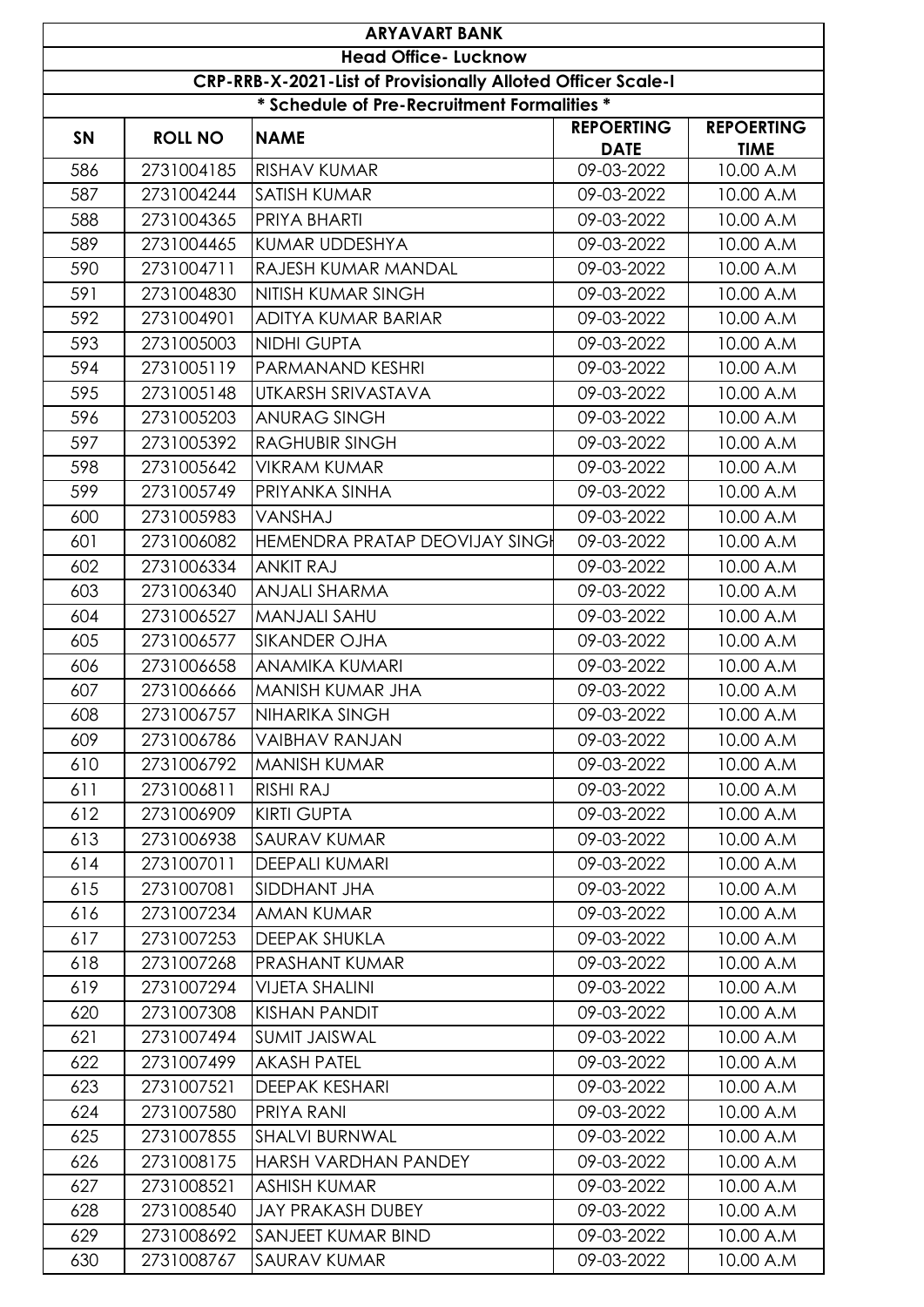|                                                                     |                | <b>ARYAVART BANK</b><br><b>Head Office- Lucknow</b> |                                  |                                  |  |
|---------------------------------------------------------------------|----------------|-----------------------------------------------------|----------------------------------|----------------------------------|--|
| <b>CRP-RRB-X-2021-List of Provisionally Alloted Officer Scale-I</b> |                |                                                     |                                  |                                  |  |
| * Schedule of Pre-Recruitment Formalities *                         |                |                                                     |                                  |                                  |  |
| <b>SN</b>                                                           | <b>ROLL NO</b> | <b>NAME</b>                                         | <b>REPOERTING</b><br><b>DATE</b> | <b>REPOERTING</b><br><b>TIME</b> |  |
| 631                                                                 | 2731009117     | NEHA KUMARI                                         | 09-03-2022                       | 10.00 A.M                        |  |
| 632                                                                 | 2731009168     | <b>SUPARNA</b>                                      | 09-03-2022                       | 10.00 A.M                        |  |
| 633                                                                 | 2731009453     | <b>SHASHIKANT MAURYA</b>                            | 09-03-2022                       | 10.00 A.M                        |  |
| 634                                                                 | 2731009588     | <b>PRAKRITI VERMA</b>                               | 09-03-2022                       | 10.00 A.M                        |  |
| 635                                                                 | 2731009698     | <b>GAURAV KUMAR</b>                                 | 09-03-2022                       | 10.00 A.M                        |  |
| 636                                                                 | 2731009792     | <b>RITESH KHATTRI</b>                               | 09-03-2022                       | 10.00 A.M                        |  |
| 637                                                                 | 2731010019     | <b>SHWETA SINGH</b>                                 | 09-03-2022                       | 10.00 A.M                        |  |
| 638                                                                 | 2731010188     | <b>VANDANA VINIT</b>                                | 09-03-2022                       | 10.00 A.M                        |  |
| 639                                                                 | 2731010415     | <b>KM NILAM</b>                                     | 09-03-2022                       | 10.00 A.M                        |  |
| 640                                                                 | 2731010590     | <b>CHANDAN KUMAR</b>                                | 09-03-2022                       | 10.00 A.M                        |  |
| 641                                                                 | 2731010595     | ABHINAV KUMAR                                       | 09-03-2022                       | 10.00 A.M                        |  |
| 642                                                                 | 2731010615     | PIYUSH KUMAR                                        | 09-03-2022                       | 10.00 A.M                        |  |
| 643                                                                 | 2731011159     | <b>HEMANT KUMAR GOUR</b>                            | 09-03-2022                       | 10.00 A.M                        |  |
| 644                                                                 | 2731011249     | <b>ANJALI KUMARI</b>                                | 09-03-2022                       | 10.00 A.M                        |  |
| 645                                                                 | 2731011424     | <b>SIDDHANT KUMAR</b>                               | 09-03-2022                       | 10.00 A.M                        |  |
| 646                                                                 | 2731011596     | <b>ADITYA PRAKASH</b>                               | 09-03-2022                       | 10.00 A.M                        |  |
| 647                                                                 | 2731011778     | SHANKAR SAURABH                                     | 09-03-2022                       | 10.00 A.M                        |  |
| 648                                                                 | 2731011802     | <b>CHANKYA BHARTI</b>                               | 09-03-2022                       | 10.00 A.M                        |  |
| 649                                                                 | 2731012239     | <b>VISHAL SINGH</b>                                 | 09-03-2022                       | 10.00 A.M                        |  |
| 650                                                                 | 2731012667     | NITISH KUMAR GUPTA                                  | 09-03-2022                       | 10.00 A.M                        |  |
| 651                                                                 | 2731012925     | <b>PRIYA KUMARI</b>                                 | 09-03-2022                       | 10.00 A.M                        |  |
| 652                                                                 | 2731013180     | ADITYA KUMAR YADAV                                  | 09-03-2022                       | 10.00 A.M                        |  |
| 653                                                                 | 2731013471     | SUNIL CHANDRABALI KANNAUJIYA                        | 09-03-2022                       | 10.00 A.M                        |  |
| 654                                                                 | 2731014054     | <b>SURAJ KUMAR</b>                                  | 09-03-2022                       | 10.00 A.M                        |  |
| 655                                                                 | 2731014493     | <b>MAYUR SINGH</b>                                  | 09-03-2022                       | 10.00 A.M                        |  |
| 656                                                                 | 2731014527     | CHANDA KUMARI                                       | 09-03-2022                       | 10.00 A.M                        |  |
| 657                                                                 | 2731014542     | <b>PRATIK DIXIT</b>                                 | 09-03-2022                       | 10.00 A.M                        |  |
| 658                                                                 | 2731014582     | <b>SHASHANK SINGH</b>                               | 09-03-2022                       | 10.00 A.M                        |  |
| 659                                                                 | 2731014585     | <b>ANURAG SENGAR</b>                                | 09-03-2022                       | 10.00 A.M                        |  |
| 660                                                                 | 2731014593     | <b>SUMAN KUMAR MANDAL</b>                           | 09-03-2022                       | 10.00 A.M                        |  |
| 661                                                                 | 2731014598     | <b>KARTIK KUMAR</b>                                 | 09-03-2022                       | 10.00 A.M                        |  |
| 662                                                                 | 2731014653     | <b>ROHIT KUMAR</b>                                  | 09-03-2022                       | 10.00 A.M                        |  |
| 663                                                                 | 2731014715     | RAUNAK SANJAY MISHRA                                | 09-03-2022                       | 10.00 A.M                        |  |
| 664                                                                 | 2731014822     | <b>JYOTI KUMARI</b>                                 | 09-03-2022                       | 10.00 A.M                        |  |
| 665                                                                 | 2731015083     | AMAN MANISH                                         | 09-03-2022                       | 10.00 A.M                        |  |
| 666                                                                 | 2731015107     | SIDDHARTH RAJ                                       | 09-03-2022                       | 10.00 A.M                        |  |
| 667                                                                 | 2731015123     | RAKESH SHAH                                         | 09-03-2022                       | 10.00 A.M                        |  |
| 668                                                                 | 2731015172     | SAKET KUMAR CHAUDHARY                               | 09-03-2022                       | 10.00 A.M                        |  |
| 669                                                                 | 2731015282     | <b>SHIVA CHAUBEY</b>                                | 09-03-2022                       | 10.00 A.M                        |  |
| 670                                                                 | 2731015416     | <b>GOPAL KUMAR</b>                                  | 09-03-2022                       | 10.00 A.M                        |  |
| 671                                                                 | 2731015480     | <b>ARCHANA KUMARI</b>                               | 09-03-2022                       | 10.00 A.M                        |  |
| 672                                                                 | 2731015801     | SHEKHAR KUMAR                                       | 09-03-2022                       | 10.00 A.M                        |  |
| 673                                                                 | 2731016071     | <b>MANISH</b>                                       | 09-03-2022                       | 10.00 A.M                        |  |
| 674                                                                 | 2731016187     | SHUBHAM KUMAR SINGH                                 | 09-03-2022                       | 10.00 A.M                        |  |
| 675                                                                 | 2731016385     | <b>VAIBHAV SINGH</b>                                | 09-03-2022                       | 10.00 A.M                        |  |